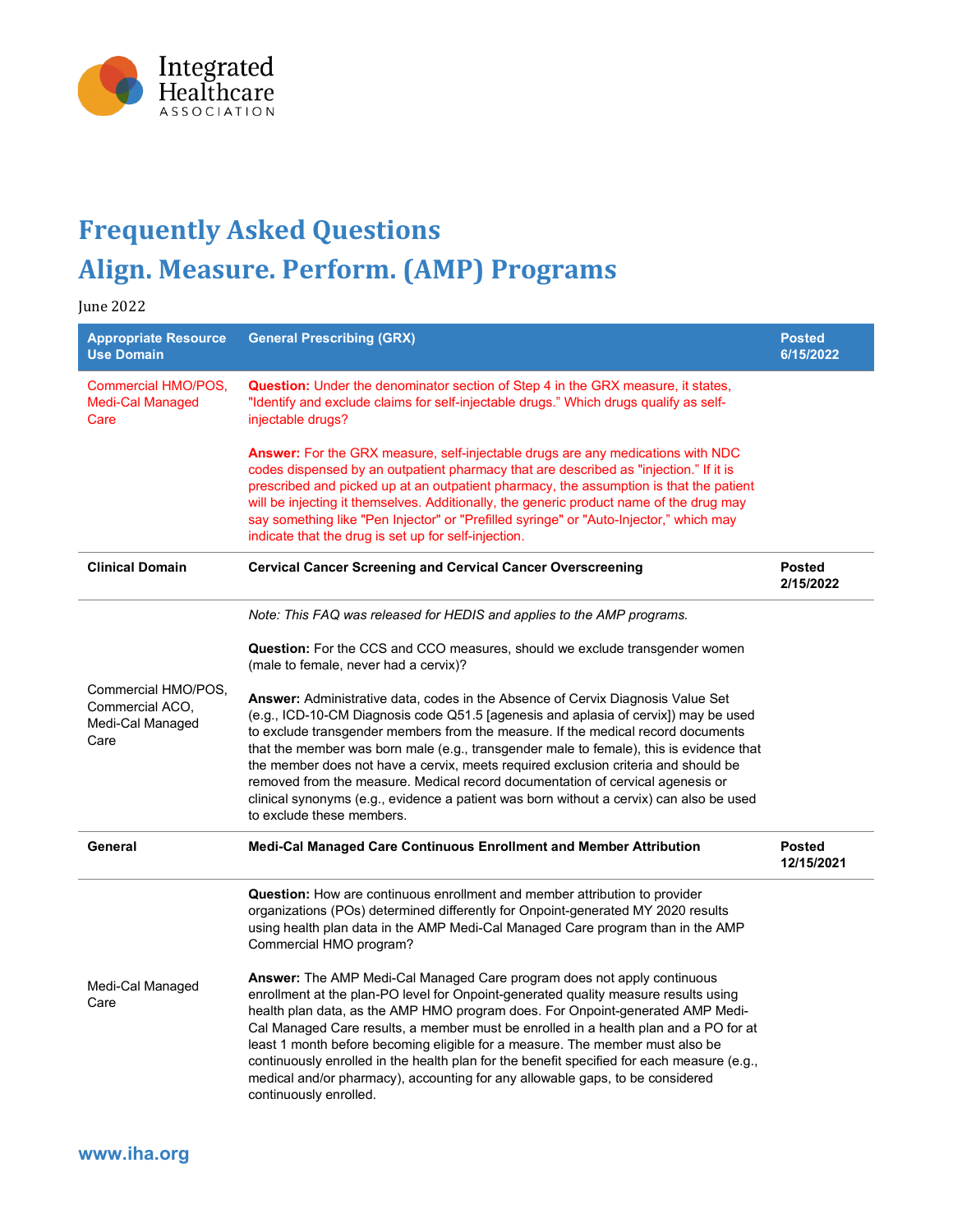|                        | Question: Does Onpoint accept denied and unpaid claims as part of HP data<br>submission?                                                                                                                                                                                                                                                                                                                                                                                     |                             |
|------------------------|------------------------------------------------------------------------------------------------------------------------------------------------------------------------------------------------------------------------------------------------------------------------------------------------------------------------------------------------------------------------------------------------------------------------------------------------------------------------------|-----------------------------|
| General                | General Guideline 30: What Services Count? and Appropriate Resource Use<br><b>Domain Overview</b>                                                                                                                                                                                                                                                                                                                                                                            | <b>Posted</b><br>9/15/2021  |
|                        | We acknowledge that this will lead to discrepancies in the frailty/advanced illness<br>exclusions count for ART as compared to other applicable measures, due to changes in<br>the Dementia Medications List from MY 2020 to MY 2021. Please note that ART is<br>slated for retirement in MY 2022 to align with HEDIS.                                                                                                                                                       |                             |
| Medicare Advantage     | Answer: The AMP MY 2021 Technical Specifications includes the old ART measure<br>(last updated in MY 2020); therefore, for MY 2021, organizations are expected to<br>reference the HEDIS MY 2020 Medication List Directory for data collection and<br>reporting of the ART measure.                                                                                                                                                                                          |                             |
|                        | <b>Question:</b> For MY 2021, which version of the Dementia Medications List should be<br>used for the ART measure?                                                                                                                                                                                                                                                                                                                                                          |                             |
| <b>Clinical Domain</b> | Disease-Modifying Anti-Rheumatic Drug Therapy for Rheumatoid Arthritis                                                                                                                                                                                                                                                                                                                                                                                                       | <b>Posted</b><br>10/15/2021 |
|                        | Answer: Yes. For MY 2022 and beyond, supplemental data may be used to identify<br>race and ethnicity when stratifying the eligible population.                                                                                                                                                                                                                                                                                                                               |                             |
|                        | <b>Question:</b> May supplemental data be used for race and ethnicity stratifications?                                                                                                                                                                                                                                                                                                                                                                                       |                             |
|                        | Note: This FAQ was released for HEDIS and applies to the AMP programs.                                                                                                                                                                                                                                                                                                                                                                                                       |                             |
| General                | General Guideline 32: Race and Ethnicity Stratification                                                                                                                                                                                                                                                                                                                                                                                                                      | <b>Posted</b><br>10/15/2021 |
|                        | This FAQ applies to MY 2022 and beyond.                                                                                                                                                                                                                                                                                                                                                                                                                                      |                             |
|                        | Answer: The guideline for deceased members (General Guideline 17) is a member-<br>level exclusion. For episode-based measures, if one event does not meet numerator<br>criteria, and the organization chooses to use this optional exclusion, remove all member<br>events/episodes from the measure.                                                                                                                                                                         |                             |
|                        | <b>Question:</b> How should we apply the "deceased members" exclusion in <i>General</i><br>Guideline 17: Deceased Members for episode-based measures?                                                                                                                                                                                                                                                                                                                        |                             |
|                        | Note: This FAQ was released for HEDIS and applies to the AMP programs. This was<br>originally released in November 2021 and updated in December 2021.                                                                                                                                                                                                                                                                                                                        |                             |
| General                | <b>General Guideline 17: Deceased Members</b>                                                                                                                                                                                                                                                                                                                                                                                                                                | <b>Posted</b><br>11/15/2021 |
|                        | Member attribution for Onpoint-generated quality results in AMP Medi-Cal Managed<br>Care have not changed for MY 2020 and have been applied as described above since<br>the program's inception.                                                                                                                                                                                                                                                                             |                             |
|                        | To note, because of differences in data capture and approach, health plan results<br>generated by Onpoint and self-reporting Medi-Cal Managed Care results may<br>differ.                                                                                                                                                                                                                                                                                                    |                             |
|                        | Onpoint then uses a "Frequency and Last Record Hierarchy" approach to determine<br>member attribution for AMP Medi-Cal Managed Care quality results. POs are ranked<br>based on length of enrollment for a member for the measurement year and then<br>attributed to the PO they are affiliated with for the longest time. If a member belongs to<br>more than one PO for equal time, a tiebreaker is determined using the most recent PO<br>the member was associated with. |                             |

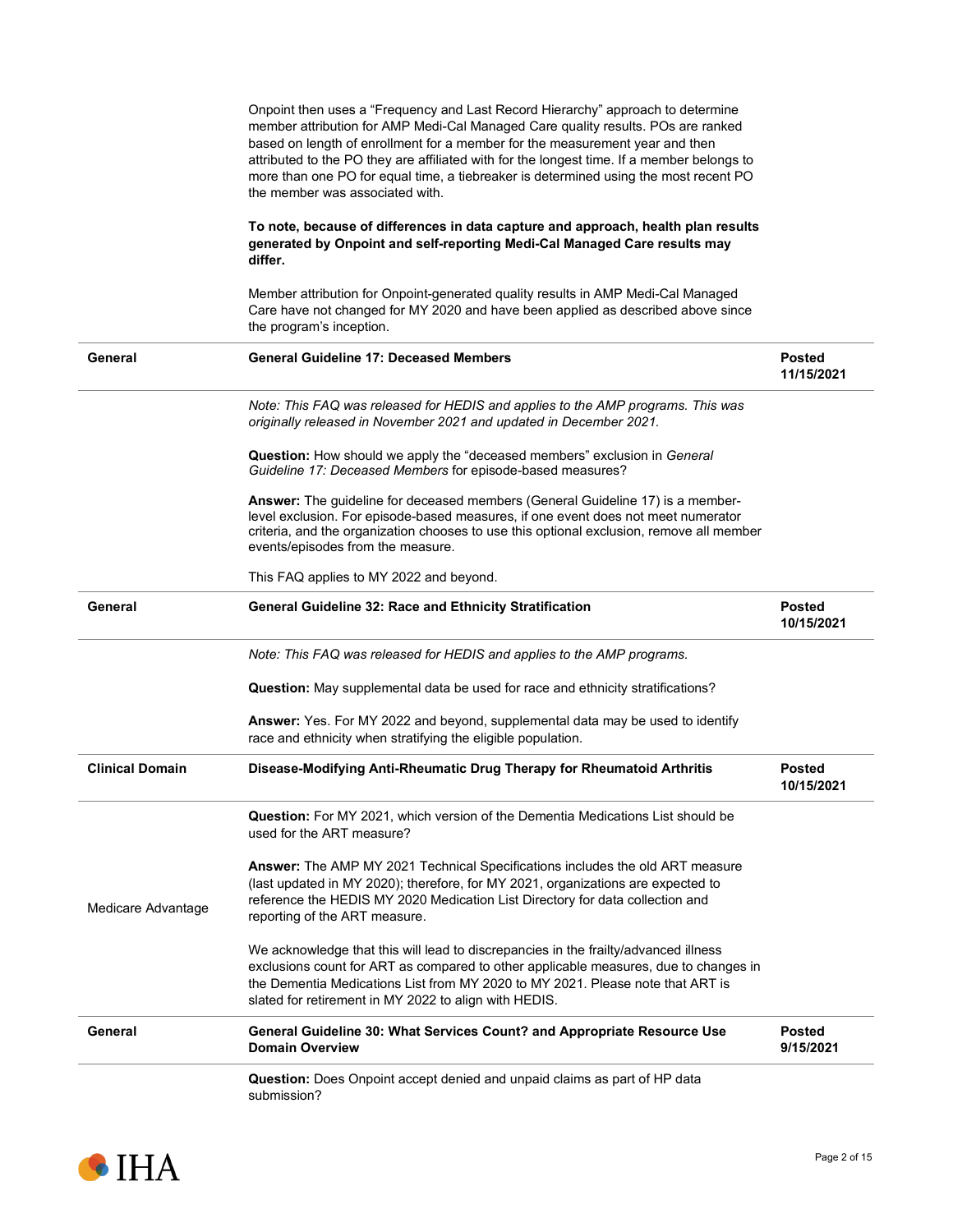|                                                | Answer: Yes, for MY 2021 and beyond, HPs are expected to submit data for all<br>services (including denied and unpaid claims) to Onpoint, as part of AMP data<br>submission. Onpoint will generate measure results following the guidelines for HEDIS<br>Utilization and Risk-adjusted measures.                                                                                                                                                                                                                                  |                            |
|------------------------------------------------|-----------------------------------------------------------------------------------------------------------------------------------------------------------------------------------------------------------------------------------------------------------------------------------------------------------------------------------------------------------------------------------------------------------------------------------------------------------------------------------------------------------------------------------|----------------------------|
|                                                | General Guideline 30 ("What Services Count?") and the Appropriate Resource Use<br>Domain Overview will be updated to reflect this guidance in the MY 2022 AMP<br>Technical Specifications.                                                                                                                                                                                                                                                                                                                                        |                            |
| General                                        | <b>PCS Questions</b>                                                                                                                                                                                                                                                                                                                                                                                                                                                                                                              | <b>Posted</b><br>9/15/2021 |
|                                                | Note: This FAQ was released for HEDIS and applies to the AMP programs.                                                                                                                                                                                                                                                                                                                                                                                                                                                            |                            |
|                                                | <b>Question:</b> Do answers from the Policy Clarification Support system have an expiration<br>date?                                                                                                                                                                                                                                                                                                                                                                                                                              |                            |
|                                                | Answer: We recommend that organizations not use PCS responses that are over 3<br>years old. If a question relates directly to a measure specification or a general guideline<br>that was revised from a previous measurement year, we recommend resubmitting the<br>question.                                                                                                                                                                                                                                                     |                            |
| <b>Appropriate Resource</b><br>Use             | Acute Hospital Utilization and Emergency Department Utilization                                                                                                                                                                                                                                                                                                                                                                                                                                                                   | <b>Posted</b><br>9/15/2021 |
|                                                | Note: This FAQ was released for HEDIS and applies to the AMP programs.                                                                                                                                                                                                                                                                                                                                                                                                                                                            |                            |
|                                                | <b>Question:</b> May covariance values be rounded before using them in the variance<br>calculation?                                                                                                                                                                                                                                                                                                                                                                                                                               |                            |
| <b>Commercial HMO</b><br>Commercial ACO        | Answer: No. Do not round covariance values for use in variance calculations. Member-<br>level PPD and PUCD should be unrounded in covariance and variance calculations,<br>although truncation to 10 decimal points is applied, per the previous step. NCQA<br>intends to evaluate truncation and rounding logic throughout intermediate calculations<br>to ensure consistency and reduce potential bias in a future measurement year.                                                                                            |                            |
| <b>Appropriate Resource</b><br>Use             | Acute Hospital Utilization and Emergency Department Utilization                                                                                                                                                                                                                                                                                                                                                                                                                                                                   | <b>Posted</b><br>9/15/2021 |
|                                                | Note: This FAQ was released for HEDIS and applies to the AMP programs.                                                                                                                                                                                                                                                                                                                                                                                                                                                            |                            |
|                                                | Question: When should rounding occur for variance calculations?                                                                                                                                                                                                                                                                                                                                                                                                                                                                   |                            |
| <b>Commercial HMO</b><br><b>Commercial ACO</b> | Answer: The variance should not be rounded until the final step in the calculation. The<br>final variance calculation for reporting should be rounded to four decimal places using<br>the .5 rule. For example, the PPD and PUCD values are truncated to 10 decimal<br>places, multiplied together at the member level and summed across members for the<br>total. Round the total sum to four decimal places.                                                                                                                    |                            |
| <b>Data Quality</b>                            | <b>Encounter Timeliness</b>                                                                                                                                                                                                                                                                                                                                                                                                                                                                                                       | <b>Posted</b><br>8/13/2021 |
|                                                | Question: The ENLAG measure description was updated to clarify "Average Lagtime<br>by Service Date" and "Average Lagtime by Paid/Remittance Date." However, the<br>calculation of encounter timeliness average lagtime still specifies "Average Lagtime by<br>Service Date" and "Average Lagtime by Submission Date." Can you clarify whether we<br>should estimate lagtime using the submission date (i.e., the date we submit the claim to<br>the health plans) or the paid/remittance date (i.e., the date we paid the claim)? |                            |

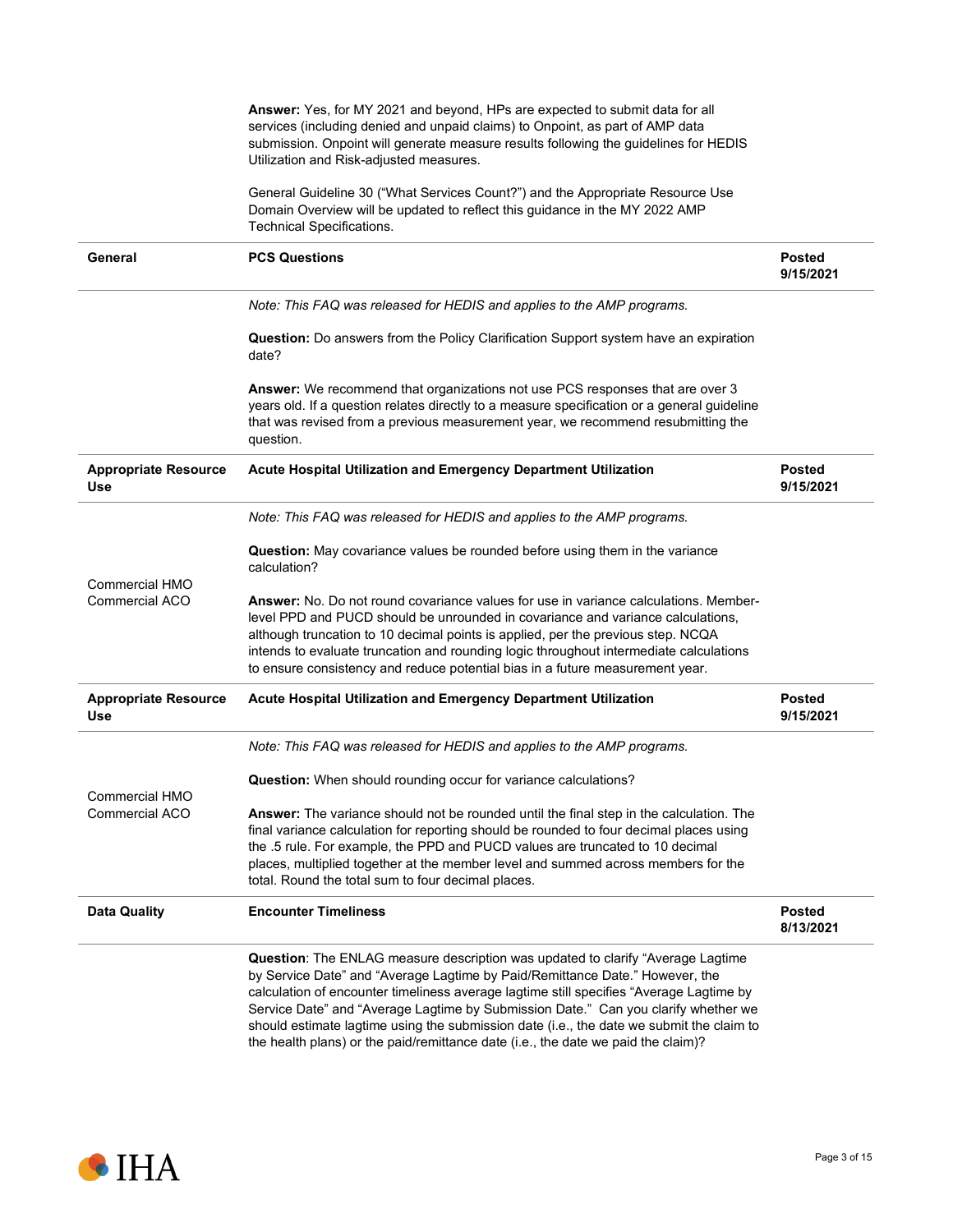|                 | Answer: Paid/remittance date should be used to estimate lagtime for the ENLAG<br>measure specification, instead of submission date. Step 2 of the Encounter Timeliness<br>Average Lagtime Calculation should state:                                                                                                                                                                                                                                                                                                                                                                                                       |                            |
|-----------------|---------------------------------------------------------------------------------------------------------------------------------------------------------------------------------------------------------------------------------------------------------------------------------------------------------------------------------------------------------------------------------------------------------------------------------------------------------------------------------------------------------------------------------------------------------------------------------------------------------------------------|----------------------------|
|                 | "Calculate the average lagtime by paid/remittance date. For all encounters/claims with a<br>paid/remittance date occurring January 1 - December 31 of the measurement year,<br>identify the average lagtime of all claims/encounters in days for claims/encounters with<br>a service date prior to the measurement year and during the measurement year. For<br>each claim/encounter type, sum the lag times across all claims/encounters and divide<br>by the count of all claims/encounters."                                                                                                                           |                            |
|                 | This was a transcription error and will be updated in the MY 2022 AMP Technical<br>Specifications.                                                                                                                                                                                                                                                                                                                                                                                                                                                                                                                        |                            |
| <b>Clinical</b> | <b>Colorectal Cancer Screening</b>                                                                                                                                                                                                                                                                                                                                                                                                                                                                                                                                                                                        | <b>Posted</b><br>7/16/2021 |
|                 | Note: This FAQ was released for HEDIS and applies to the AMP programs.                                                                                                                                                                                                                                                                                                                                                                                                                                                                                                                                                    |                            |
|                 | Question: On May 18, 2021, the U.S. Preventive Services Task Force (USPSTF)<br>updated the colorectal cancer screening recommendations to screen for colorectal<br>cancer in adults aged 45 to 49 years. Will the COL measure be updated to coincide with<br>the USPSTF recommendations that lower the screening age to 45? If yes, what<br>measurement year can we expect this change to be reflected in the measure specs?                                                                                                                                                                                              |                            |
|                 | Answer: NCQA is aware of updates to the US Preventive Services Task Force<br>(USPSTF) guidelines for colorectal cancer screening. Given these updates, NCQA will<br>evaluate potential changes to the HEDIS Colorectal Cancer Screening (COL) measure<br>through input from clinical and technical measurement advisory panels, the Committee<br>on Performance Measurement and public comment. Any potential changes to the<br>measure resulting from this evaluation would be included in the Final AMP MY 2022<br>Technical Specifications at the earliest.                                                            |                            |
| General         | <b>General Guideline 23: AMP Commercial ACO Continuous Enrollment</b>                                                                                                                                                                                                                                                                                                                                                                                                                                                                                                                                                     | <b>Posted</b><br>5/20/2021 |
|                 | Question: How are continuous enrollment and member attribution determined differently for Onpoint-<br>generated results using health plan data in the AMP Commercial ACO program than in the AMP<br>Commercial HMO program?                                                                                                                                                                                                                                                                                                                                                                                               |                            |
|                 | Answer: The AMP Commercial ACO program does not apply continuous enrollment at the plan-PO level                                                                                                                                                                                                                                                                                                                                                                                                                                                                                                                          |                            |
|                 | for Onpoint-generated results using health plan data, as the AMP Commercial HMO program does. For<br>Onpoint-generated AMP Commercial ACO results, continuous enrollment specifies the minimum amount<br>of time a member must be enrolled in the <i>health plan</i> (not the specific ACO) before becoming eligible for<br>a measure. The member must also be continuously enrolled in the benefit specified for each measure<br>(e.g., medical and/or pharmacy), accounting for any allowable gaps, to be considered continuously<br>enrolled.                                                                          |                            |
|                 | For Commercial ACO attribution, participating plans' own attribution or assignment of members is<br>leveraged. Once continuous enrollment criteria have been met for a measure at the plan level, the<br>"Frequency and Last Record Hierarchy" approach is used to attribute a member to an ACO. The ACOs<br>are ranked based on length of enrollment for a member for the measurement year and then attributed to<br>the ACO they are affiliated with for longest time. If a member belongs to more than one ACO for equal<br>time, a tiebreaker is determined using the most recent ACO the member was associated with. |                            |
|                 | To note, because of differences in data capture and approach, health plan results generated by<br>Onpoint and self-reporting ACO results may differ.                                                                                                                                                                                                                                                                                                                                                                                                                                                                      |                            |

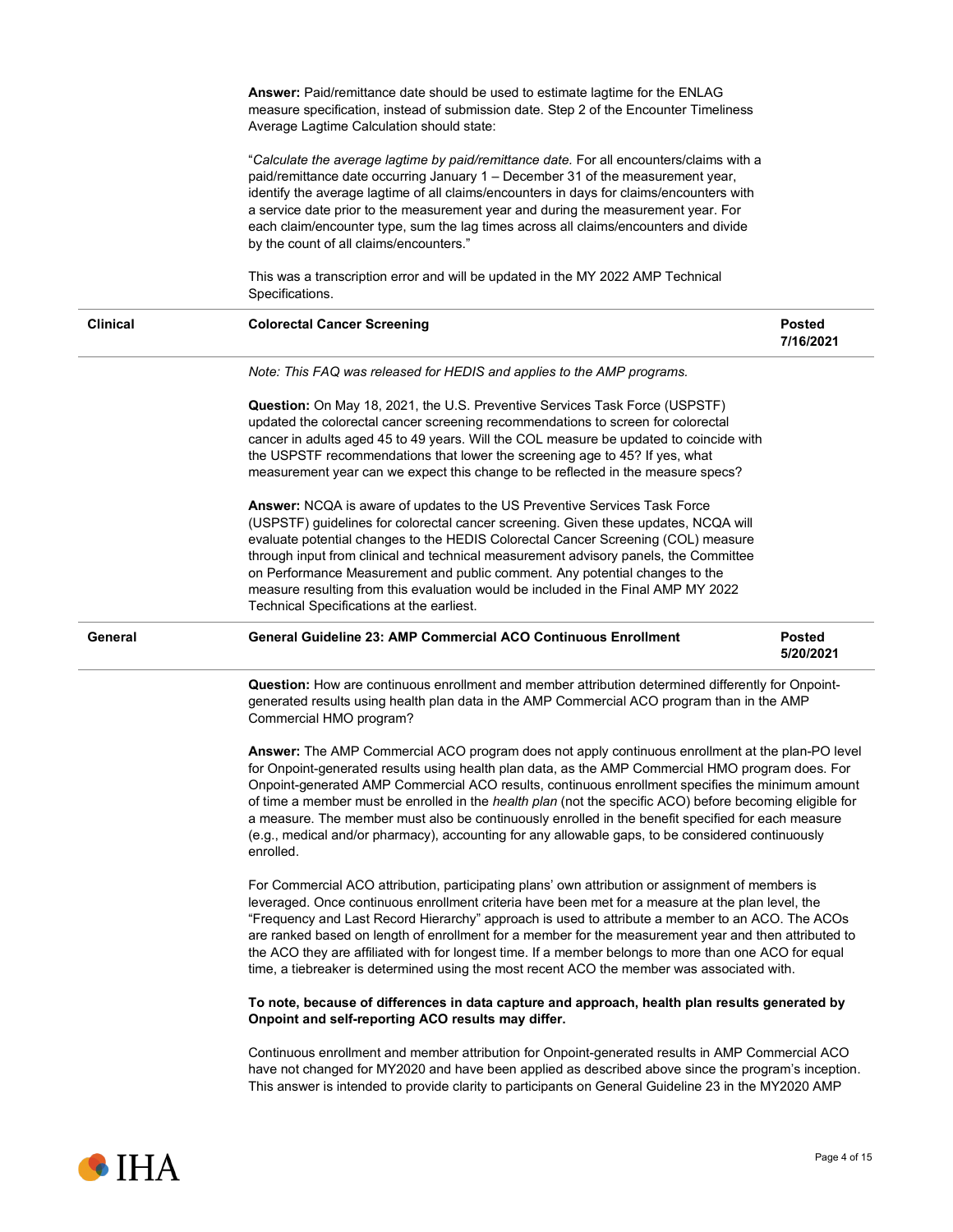|                                                                         | Manual. AMP staff and Onpoint have revised General Guideline 23 for the Final MY2021 Technical<br>Specifications, to be released June 1, 2021, to be consistent with this answer.                                                                                                                                                                                                                                                                                                                                                                                                                                                                                                                                   |                            |  |  |
|-------------------------------------------------------------------------|---------------------------------------------------------------------------------------------------------------------------------------------------------------------------------------------------------------------------------------------------------------------------------------------------------------------------------------------------------------------------------------------------------------------------------------------------------------------------------------------------------------------------------------------------------------------------------------------------------------------------------------------------------------------------------------------------------------------|----------------------------|--|--|
| <b>Clinical</b>                                                         | <b>Appropriate Testing for Pharyngitis</b>                                                                                                                                                                                                                                                                                                                                                                                                                                                                                                                                                                                                                                                                          | <b>Posted</b><br>5/20/2021 |  |  |
|                                                                         | *This FAQ is based off the HEDIS MY2020 Measure Trending Determinations                                                                                                                                                                                                                                                                                                                                                                                                                                                                                                                                                                                                                                             |                            |  |  |
| Commercial HMO                                                          | Question: Can you clarify that Step 8 of the event/diagnosis is no longer applicable and de-duplication is<br>not needed?                                                                                                                                                                                                                                                                                                                                                                                                                                                                                                                                                                                           |                            |  |  |
| Commercial ACO<br>Medi-Cal Managed<br>Care                              | Answer: The deletion of Step 8 of the event/diagnosis was an unintended change, considering there are<br>scenarios when it is needed to de-duplicate episodes, when identifying the event/diagnosis. Due to this<br>change, episodes that would have been excluded in the past using the deduplication instructions in step<br>8 are now included in the measure for MY2020 and MY2021. This was an unintended change that will<br>allow more episodes to be included in the denominator. Step 8 will be recommended to be added back to<br>the measure for MY2022.                                                                                                                                                 |                            |  |  |
| <b>Data Quality</b>                                                     | <b>Posted</b><br><b>Encounter Rate by Service Type</b><br>5/20/2021                                                                                                                                                                                                                                                                                                                                                                                                                                                                                                                                                                                                                                                 |                            |  |  |
| <b>Commercial HMO</b>                                                   | <b>Question:</b> Should the denominator for ENRST measure be member months in MY 2020? If the ENRST<br>denominator is member months, should ENRST rates be reported using the member months<br>denominator, or should organizations calculate member years internally and provide rates based on the<br>internally derived member years?                                                                                                                                                                                                                                                                                                                                                                            |                            |  |  |
| <b>Commercial ACO</b><br>Medicare Advantage<br>Medi-Cal Managed<br>Care | Answer: The denominator for ENRST measure should be submitted to IHA (via TransUnion) as member<br>months for MY 2020, and rates for the TransUnion submission should also be calculated based on the<br>member months denominator. After submission, IHA will recalculate the denominator data as member<br>years per the calculation described in the specification in the AMP MY 2020 Manual (this is to ensure that<br>the final member years calculation and rounding rule is unified). Following MY 2020 data reporting, the<br>final MY 2020 reports released to AMP participants will reflect the member years denominator calculation<br>and rates based on the member years denominator for this measure. |                            |  |  |
| General                                                                 | <b>Posted</b><br><b>General Guideline 17: Deceased Members</b><br>2/15/2021                                                                                                                                                                                                                                                                                                                                                                                                                                                                                                                                                                                                                                         |                            |  |  |
|                                                                         | Question: General Guideline 17 notes that deceased members may "not" be excluded from the PDC,<br>SUPD, COB, AMB, FSP, and IPU measures. There are measures very similar to these Utilization<br>measures not included in this list, can you confirm if this list is comprehensive and what is the guidance<br>for similar measures?                                                                                                                                                                                                                                                                                                                                                                                |                            |  |  |
|                                                                         | Answer: Deceased members may not be excluded from the Encounter Data Quality measures (ENRST,<br>ENFMT, ENLAG) and Utilization measures (inclusive of GRX and OSU).                                                                                                                                                                                                                                                                                                                                                                                                                                                                                                                                                 |                            |  |  |
|                                                                         | For the Data Quality measures, GRX and OSU specifically, deceased members are not excluded if the<br>member had 1+ months of both medical and pharmacy coverage. Organizations may exclude deceased<br>members from the Data Quality measures, GRX and OSU if the member had < 1 month of medical and<br>pharmacy coverage.                                                                                                                                                                                                                                                                                                                                                                                         |                            |  |  |
|                                                                         | For the PQA and HEDIS Utilization measures (PDC, SUPD, COB, AMB, FSP, and IPU) currently listed in<br>General Guideline 17, organizations are expected to include all deceased members.<br>The list of measures noted in General Guideline 17 will be updated in the Final MY2021 Technical<br>Specifications, slated to be released on June 1.                                                                                                                                                                                                                                                                                                                                                                     |                            |  |  |
| General                                                                 | General Guideline 13: Members with Dual Enrollment                                                                                                                                                                                                                                                                                                                                                                                                                                                                                                                                                                                                                                                                  | <b>Posted</b><br>1/15/2021 |  |  |
|                                                                         | Note: This FAQ was released for HEDIS and applies to the AMP programs.                                                                                                                                                                                                                                                                                                                                                                                                                                                                                                                                                                                                                                              |                            |  |  |

**Question**: What type of Medicare enrollment counts when assessing members with dual Medicaid and Medicare enrollment?

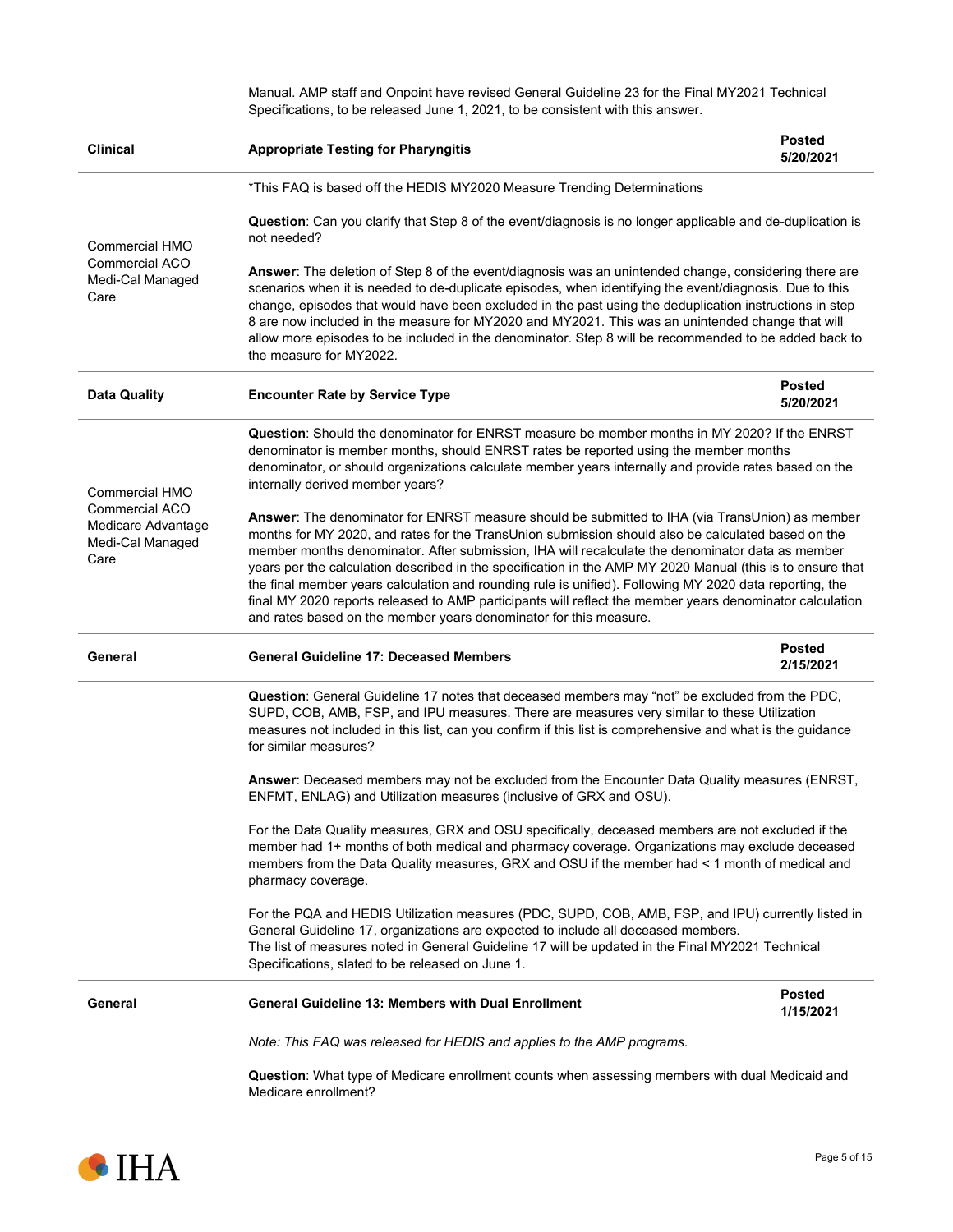|                                                                                                                                                                                                                                                                     | Answer: General Guideline 13 includes language about Medicare contracts required to report. These are<br>meant to indicate Medicare Advantage. Having only Medicare Part D does not qualify as coverage for<br>dual enrollment.                                                                                                                           |                             |  |  |
|---------------------------------------------------------------------------------------------------------------------------------------------------------------------------------------------------------------------------------------------------------------------|-----------------------------------------------------------------------------------------------------------------------------------------------------------------------------------------------------------------------------------------------------------------------------------------------------------------------------------------------------------|-----------------------------|--|--|
| General                                                                                                                                                                                                                                                             | <b>General Guideline 13: Members with Dual Enrollment</b>                                                                                                                                                                                                                                                                                                 | <b>Posted</b><br>1/15/2021  |  |  |
|                                                                                                                                                                                                                                                                     | Note: This FAQ was released for HEDIS and applies to the AMP programs.                                                                                                                                                                                                                                                                                    |                             |  |  |
|                                                                                                                                                                                                                                                                     | Question: When a member has dual Medicaid/Medicare enrollment, how long must the member be<br>enrolled in Medicare to be removed from the Medicaid product line?                                                                                                                                                                                          |                             |  |  |
|                                                                                                                                                                                                                                                                     | Answer: There is no minimum enrollment requirement. Per General Guideline 13, members must meet<br>the measure's continuous enrollment requirements and be considered dually enrolled based on<br>continuous enrollment criteria or the service date.                                                                                                     |                             |  |  |
|                                                                                                                                                                                                                                                                     | Organizations must follow General Guideline 13 with regard to assessing coverage and should review<br>enough data to meet the measure specification requirement.                                                                                                                                                                                          |                             |  |  |
| <b>Clinical</b>                                                                                                                                                                                                                                                     | <b>Statin Use in Persons with Diabetes</b>                                                                                                                                                                                                                                                                                                                | <b>Posted</b><br>1/15/2021  |  |  |
| Question: A new requirement was added in the Event/Diagnosis Step 4 of the SUPD measure - Identify<br>members with an IPSD that occurs ≥90 days prior to the end of the measurement year. What is the<br>definition of IPSD for this measure?<br>Medicare Advantage |                                                                                                                                                                                                                                                                                                                                                           |                             |  |  |
|                                                                                                                                                                                                                                                                     | Answer: For the SUPD measure, the IPSD is defined as the earliest date of service for a diabetes<br>medication during the measurement year.                                                                                                                                                                                                               |                             |  |  |
| <b>Appropriate Resource</b><br><b>Use</b>                                                                                                                                                                                                                           | <b>Frequency of Selected Procedures</b>                                                                                                                                                                                                                                                                                                                   | <b>Posted</b><br>1/15/2021  |  |  |
|                                                                                                                                                                                                                                                                     | Note: This FAQ was released for HEDIS and applies to the AMP programs.                                                                                                                                                                                                                                                                                    |                             |  |  |
| Commercial HMO                                                                                                                                                                                                                                                      | <b>Question:</b> Are members with unknown or third gender excluded from member months tables that only<br>designate binary gender?                                                                                                                                                                                                                        |                             |  |  |
| Medi-Cal Managed<br>Care                                                                                                                                                                                                                                            | Answer: Yes. Members with unknown or non-binary gender are excluded from only the utilization<br>measures that require a specific gender (male or female) because the measure requires a gender to be<br>assigned in the reporting tables (applies to the FSP measure only for AMP). NCQA continues to track<br>industry standards for non-binary gender. |                             |  |  |
| <b>Clinical</b>                                                                                                                                                                                                                                                     | Controlling High Blood Pressure and Comprehensive Diabetes Care - BP Control                                                                                                                                                                                                                                                                              | Posted<br>12/15/2020        |  |  |
| Commercial HMO                                                                                                                                                                                                                                                      | Note: This FAQ was released for HEDIS and applies to the AMP programs.                                                                                                                                                                                                                                                                                    |                             |  |  |
| <b>Commercial ACO</b><br>Medicare Advantage                                                                                                                                                                                                                         | Question: Is the use of average blood pressure readings allowed?                                                                                                                                                                                                                                                                                          |                             |  |  |
| Medi-Cal Managed<br>Care                                                                                                                                                                                                                                            | Answer: Yes, but only average readings that include separate values for systolic and diastolic blood<br>pressure may be used for reporting.                                                                                                                                                                                                               |                             |  |  |
| <b>Appropriate Resource</b><br>Use                                                                                                                                                                                                                                  | <b>Emergency Department Utilization</b>                                                                                                                                                                                                                                                                                                                   | <b>Posted</b><br>12/15/2020 |  |  |
|                                                                                                                                                                                                                                                                     | Note: This FAQ was released for HEDIS and applies to the AMP programs.                                                                                                                                                                                                                                                                                    |                             |  |  |
| Commercial HMO<br>Commercial ACO                                                                                                                                                                                                                                    | Question: In the EDU measure, step 1 for the Calculation of Observed Events says to exclude ED visits<br>that result in an inpatient stay or an observation stay. Should denied claims be used when looking for<br>both an inpatient stay and an observation stay in this case?                                                                           |                             |  |  |

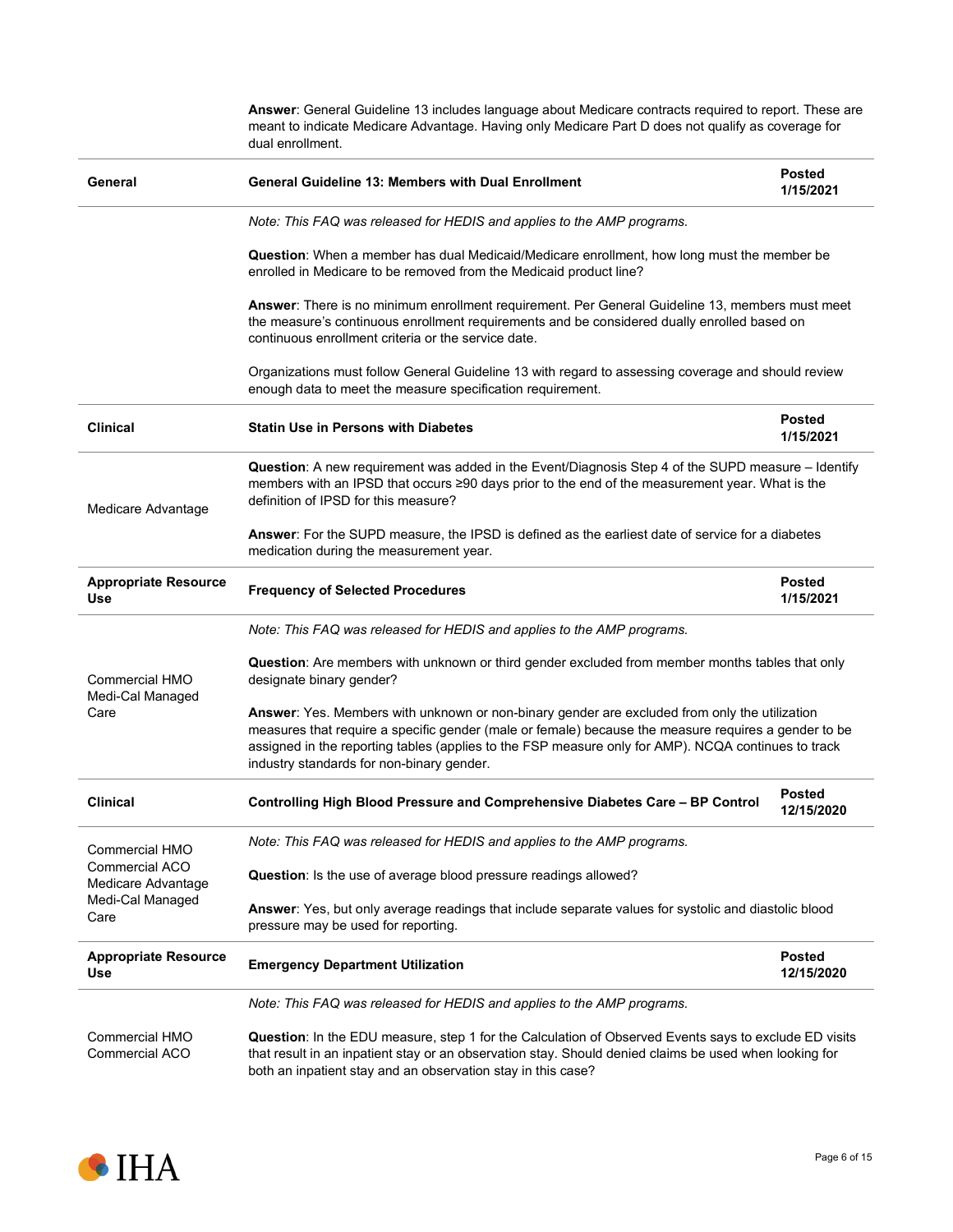|                                                                                           | Answer: Yes. When confirming that an ED visit does not result in an inpatient stay or an observation<br>stay, all inpatient and observation stays must be considered, regardless of payment status (paid,<br>suspended, pending, denied). Measure Certification will test this scenario to ensure all inpatient and<br>observation stays are considered, regardless of payment status. For example, if an ED visit is paid but an<br>inpatient stay is denied, the ED visit resulted in an inpatient stay and is not included in the Emergency<br>Department Utilization measure when identifying observed ED visits. |                             |  |  |  |
|-------------------------------------------------------------------------------------------|-----------------------------------------------------------------------------------------------------------------------------------------------------------------------------------------------------------------------------------------------------------------------------------------------------------------------------------------------------------------------------------------------------------------------------------------------------------------------------------------------------------------------------------------------------------------------------------------------------------------------|-----------------------------|--|--|--|
|                                                                                           | Refer to Guideline 1 under "Guidelines for HEDIS Risk Adjusted Utilization Measures" on page 227 of the<br>Final MY 2020 Manual.                                                                                                                                                                                                                                                                                                                                                                                                                                                                                      |                             |  |  |  |
| General                                                                                   | General Guideline 32 - Date of Service for Laboratory Tests                                                                                                                                                                                                                                                                                                                                                                                                                                                                                                                                                           | <b>Posted</b><br>12/15/2020 |  |  |  |
| <b>Commercial HMO</b><br>Commercial ACO                                                   | Question: Per the recent updates to General Guideline 32, for tests in which the collected date and the<br>resulted date span two different measure years (e.g., collected date is 12/31/2020 and resulted date is<br>1/2/2021, is it the resulted date that must be used for supplemental data entry?                                                                                                                                                                                                                                                                                                                |                             |  |  |  |
| Medicare Advantage<br>Medi-Cal Managed<br>Care                                            | Answer: When the collection date is in the measurement year (i.e., 12/31/2020) and the result date is in<br>the year after the measurement year (i.e., 1/2/2021), and the dates are within seven days, this can be<br>considered the same test (Per General Guideline 32). The result is present, and the collection date is<br>eligible for use, making the member numerator compliant. The collection date (12/31/2020) can be used<br>with the result from 1/2/2021 for MY 2020 reporting, in this example.                                                                                                        |                             |  |  |  |
| <b>Clinical</b>                                                                           | <b>Child and Adolescent Well-Care Visits</b>                                                                                                                                                                                                                                                                                                                                                                                                                                                                                                                                                                          | <b>Posted</b><br>9/15/2020  |  |  |  |
|                                                                                           | Note: This FAQ was released for HEDIS and applies to the AMP programs.                                                                                                                                                                                                                                                                                                                                                                                                                                                                                                                                                |                             |  |  |  |
| Medi-Cal Managed<br>Care                                                                  | Question: When reporting the WCV measure using supplemental data, may organizations combine<br>documentation from multiple visits to meet criteria?<br>Answer: No, combining documentation from multiple visits is not allowed. Medical record data must                                                                                                                                                                                                                                                                                                                                                              |                             |  |  |  |
|                                                                                           | come from a single date of service and must indicate that a well-care visit occurred that was equivalent to<br>the definition of one of the codes in the Well-Care Value Set.                                                                                                                                                                                                                                                                                                                                                                                                                                         |                             |  |  |  |
| <b>Clinical</b>                                                                           | <b>Child and Adolescent Well-Care Visits</b>                                                                                                                                                                                                                                                                                                                                                                                                                                                                                                                                                                          | <b>Posted</b><br>9/15/2020  |  |  |  |
|                                                                                           | Note: This FAQ was released for HEDIS and applies to the AMP programs.                                                                                                                                                                                                                                                                                                                                                                                                                                                                                                                                                |                             |  |  |  |
| Medi-Cal Managed                                                                          | Question: For the WCV measure, what are the required data elements for supplemental data?                                                                                                                                                                                                                                                                                                                                                                                                                                                                                                                             |                             |  |  |  |
| Care                                                                                      | Answer: Services and documentation in the supplemental data (e.g., medical record) must be clinically<br>synonymous with the codes in the measure's administrative specification. The organization determines<br>this, and it is reviewed by the auditor. Supplemental data must adhere to requirements in General<br>Guideline 31 of the Draft AMP MY 2020 and MY 2021 manual.                                                                                                                                                                                                                                       |                             |  |  |  |
| <b>Clinical</b>                                                                           | <b>Controlling High Blood Pressure and Comprehensive Diabetes Care</b>                                                                                                                                                                                                                                                                                                                                                                                                                                                                                                                                                | <b>Posted</b><br>9/15/2020  |  |  |  |
|                                                                                           | Note: This FAQ was released for HEDIS and applies to the AMP programs.                                                                                                                                                                                                                                                                                                                                                                                                                                                                                                                                                |                             |  |  |  |
| <b>Commercial HMO</b><br>Commercial ACO<br>Medicare Advantage<br>Medi-Cal Managed<br>Care | Question: Do BP readings taken by the member need to meet the member-reported requirements<br>included in General Guideline 39?                                                                                                                                                                                                                                                                                                                                                                                                                                                                                       |                             |  |  |  |
|                                                                                           | Answer: No. BPs taken by the member do not need to meet requirements for member-reported data<br>described in General Guideline 39 (collected by a PCP or other specialist while taking the patient's<br>history). If the BP result is documented in the member's medical record, it may be used to assess<br>numerator criteria if the BP does not meet any exclusion criteria (bullets at the bottom of page 73 and 79<br>of the Draft AMP MY 2020 and MY 2021 manual).                                                                                                                                             |                             |  |  |  |
| <b>Clinical</b>                                                                           | <b>Childhood Immunization Status</b>                                                                                                                                                                                                                                                                                                                                                                                                                                                                                                                                                                                  | <b>Posted</b>               |  |  |  |

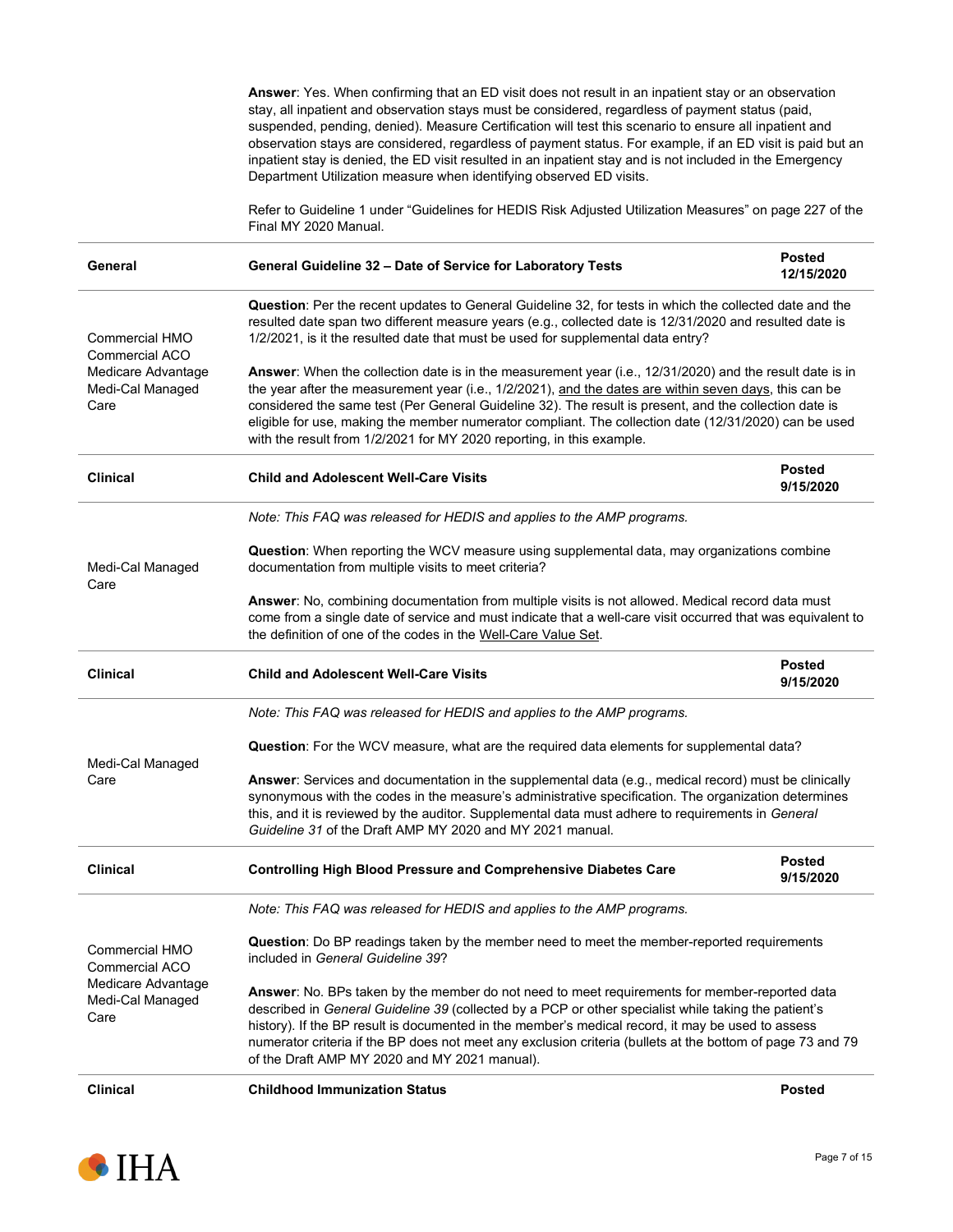|                                                                                                  | Note: This FAQ was released for HEDIS and applies to the AMP programs.                                                                                                                                                                                                                                                                                                                      |                            |  |  |
|--------------------------------------------------------------------------------------------------|---------------------------------------------------------------------------------------------------------------------------------------------------------------------------------------------------------------------------------------------------------------------------------------------------------------------------------------------------------------------------------------------|----------------------------|--|--|
| Commercial HMO<br>Commercial ACO<br>Medi-Cal Managed<br>Care                                     | Question: Does the live attenuated influenza vaccine (LAIV) vaccination have to be given on the child's<br>second birthday?                                                                                                                                                                                                                                                                 |                            |  |  |
|                                                                                                  | Answer: Yes. The LAIV vaccination only counts if it is administered on the child's second birthday. The<br>minimum age for LAIV is 2 years, so vaccines given before that age do not meet criteria. You can view<br>the recommendation guidelines on the CDC website<br>(https://www.cdc.gov/vaccines/schedules/downloads/child/0-18yrs-child-combined-schedule.pdf).                       |                            |  |  |
| <b>Clinical</b>                                                                                  | <b>Statin Use in Persons with Diabetes</b>                                                                                                                                                                                                                                                                                                                                                  | <b>Posted</b><br>9/15/2020 |  |  |
| Medicare Advantage                                                                               | Question: The Draft AMP MY 2020 and MY 2021 manual updates for the SUPD measure notes: "Added<br>requirement that IPSD occurs ≥ 90 days prior to the end of the measurement year."; however, this update<br>is not reflected in the specification. Can you confirm?                                                                                                                         |                            |  |  |
|                                                                                                  | Answer: Step 4 of the Event/Diagnosis criteria for the SUPD measure should note "Identify members<br>with an IPSD that occurs ≥90 days prior to the end of the measurement year", before the step for<br>identifying members who meet exclusions. This was a transcription error and omitted during the manual<br>updates. We have noted this and will rectify in the Final MY 2020 Manual. |                            |  |  |
| <b>Clinical</b>                                                                                  | <b>Palliative Care Exclusion (Cross-cutting)</b>                                                                                                                                                                                                                                                                                                                                            | <b>Posted</b><br>9/15/2020 |  |  |
|                                                                                                  | Note: This FAQ was released for HEDIS and applies to the AMP programs.                                                                                                                                                                                                                                                                                                                      |                            |  |  |
|                                                                                                  | Question: May supplemental data be used to identify members for the Palliative Care exclusion?                                                                                                                                                                                                                                                                                              |                            |  |  |
| Commercial HMO<br><b>Commercial ACO</b><br>Medicare Advantage<br>Medi-Cal Managed<br>Care        | Answer: Yes. Although the required palliative care exclusion is intended to be identified using<br>administrative data, medical record and supplemental data may also be used. If a member is identified as<br>being in palliative care using medical record data, the member must be removed from the sample and<br>replaced with a member from the oversample.                            |                            |  |  |
|                                                                                                  | If organizations use supplemental data to remove members in palliative care, they must follow the<br>supplemental data guidelines (General Guideline 31). Count these members in the "Number of required<br>exclusions" data element.                                                                                                                                                       |                            |  |  |
| <b>Clinical</b>                                                                                  | Avoidance of Antibiotic Treatment for Acute Bronchitis/Bronchiolitis - MY2019<br><b>Clinical Quality Questions and Appeals</b>                                                                                                                                                                                                                                                              | <b>Posted</b><br>6/3/2020  |  |  |
|                                                                                                  | Question: We noticed the PO self-reported rates and health plan reported rates for the AAB measure<br>were not inverted in the MY2019 preliminary results file downloaded on 05/29; however, the data<br>appearing on IHA's analytics website is different. Can you confirm which is the most updated result?                                                                               |                            |  |  |
| <b>Commercial HMO</b>                                                                            | Answer: Following the release of the AMP MY2019 preliminary clinical reports on 05/29, IHA identified<br>an issue with the inversion of all AAB reported rates. IHA has resolved this and updated the data, as well<br>as all affiliated downloads, to accurately reflect participants preliminary results.                                                                                 |                            |  |  |
| <b>Clinical</b>                                                                                  | Controlling High Blood Pressure - Use of Telehealth                                                                                                                                                                                                                                                                                                                                         | <b>Posted</b><br>4/15/2020 |  |  |
| <b>Commercial HMO</b><br><b>Commercial ACO</b><br>Medicare Advantage<br>Medi-Cal Managed<br>Care | Question: Due to the COVID-19 crisis, providers are using telehealth visits to manage patients with non-<br>urgent needs. If a patient is able to obtain their blood pressure (BP), under guidance and visual<br>monitoring of the provider (i.e. during a video conferencing call), could this be used for MY2020 AMP<br>reporting?                                                        |                            |  |  |
|                                                                                                  | Answer: Currently, the measure requires documentation that clearly states the BP taken using a remote<br>monitoring device must be digitally stored and transmitted to the provider for interpretation. NCQA is not<br>prescriptive regarding the format of the transmission or how the BP must be transmitted to the provider.                                                             |                            |  |  |

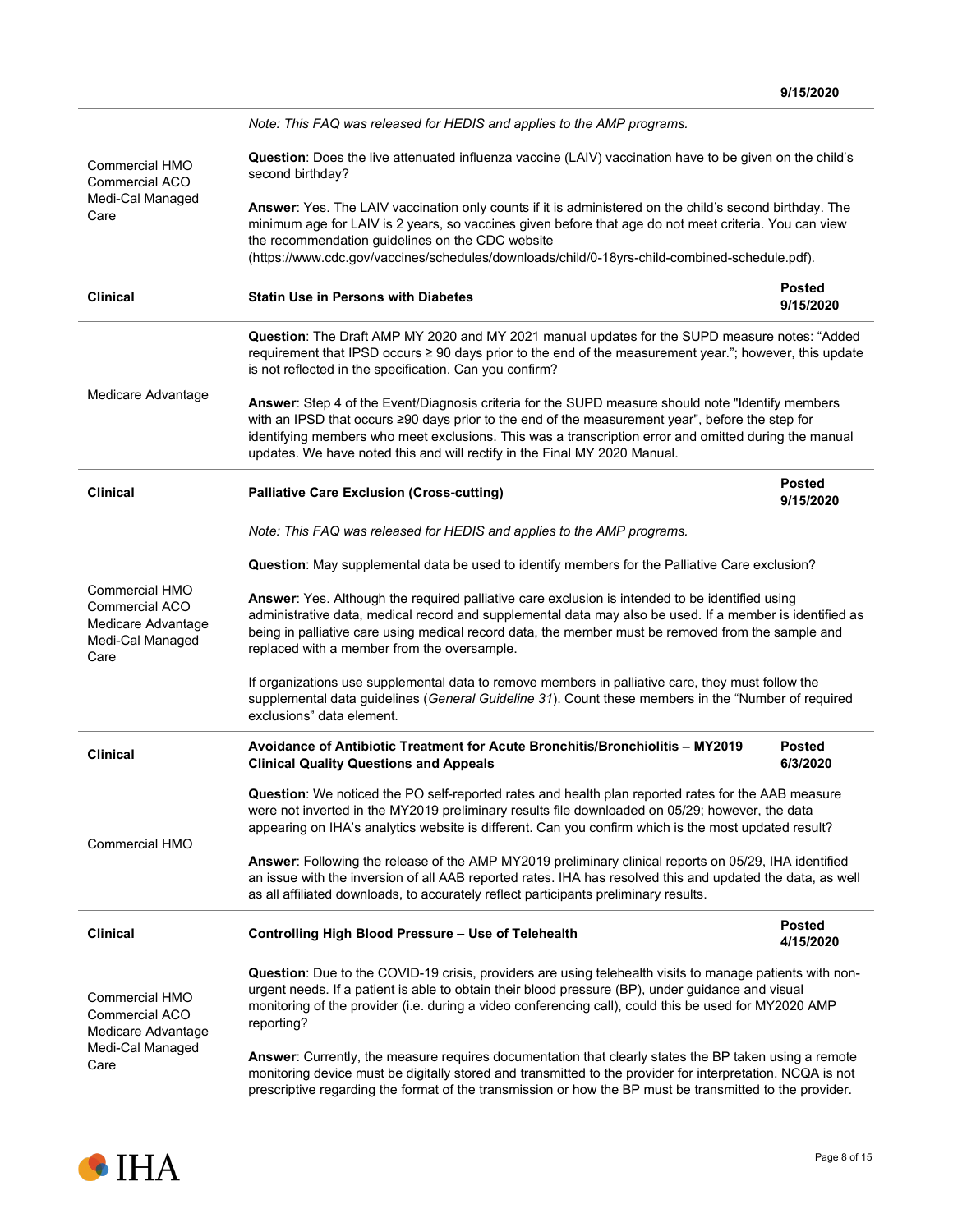However, the BP information must be transmitted from the device directly to the provider, or a device print out/download be emailed to the provider.

That said, NCQA is reviewing telehealth guidance for measurement year 2020, and will discuss any updates with expert panels prior to the next revision of the measure specifications.

| General                                                                 | MY 2019 Health Plan Audited Clinical Measure Data File Layout                                                                                                                                                                                                                                                                                                                                                                                                                                                                                                                                                                                                                                                          |               |              |                                                                                                                                                                                                                                                                                                                                                                                                                                           | <b>Posted</b><br>3/16/2020                 |                            |
|-------------------------------------------------------------------------|------------------------------------------------------------------------------------------------------------------------------------------------------------------------------------------------------------------------------------------------------------------------------------------------------------------------------------------------------------------------------------------------------------------------------------------------------------------------------------------------------------------------------------------------------------------------------------------------------------------------------------------------------------------------------------------------------------------------|---------------|--------------|-------------------------------------------------------------------------------------------------------------------------------------------------------------------------------------------------------------------------------------------------------------------------------------------------------------------------------------------------------------------------------------------------------------------------------------------|--------------------------------------------|----------------------------|
|                                                                         | Question: In the "Sample HP File - Comm Only" tab of the MY2019 Health Plan Clinical File, we noticed<br>a discrepancy in the HP SubID column. The ID below (Cell E194) for the ENRSTOV rate is "06", should<br>this be "05" to align with other SubIDs for the ENRST reporting?                                                                                                                                                                                                                                                                                                                                                                                                                                       |               |              |                                                                                                                                                                                                                                                                                                                                                                                                                                           |                                            |                            |
| <b>Commercial HMO</b>                                                   | <b>DTL</b>                                                                                                                                                                                                                                                                                                                                                                                                                                                                                                                                                                                                                                                                                                             | <b>DMHCID</b> | <b>SubID</b> | <b>Commercial HMO</b><br><b>Enrollment</b>                                                                                                                                                                                                                                                                                                                                                                                                | <b>Commercial POS</b><br><b>Enrollment</b> |                            |
| Medicare Advantage<br>Medi-Cal Managed<br>Care                          | <b>DTL</b>                                                                                                                                                                                                                                                                                                                                                                                                                                                                                                                                                                                                                                                                                                             | 22222         | 06           | 33234                                                                                                                                                                                                                                                                                                                                                                                                                                     | 3245                                       |                            |
|                                                                         |                                                                                                                                                                                                                                                                                                                                                                                                                                                                                                                                                                                                                                                                                                                        |               |              | Answer: Yes, this was a transcription error during the development of the data file. The SubID should be<br>"05" in alignment with the other measures reported by the sample health plan.                                                                                                                                                                                                                                                 |                                            |                            |
|                                                                         | reported.                                                                                                                                                                                                                                                                                                                                                                                                                                                                                                                                                                                                                                                                                                              |               |              | Please note – the data provided represents a sample health plan submission with dummy data; health<br>plans are expected to input their own submission IDs, enrollment data and rates for each measure being                                                                                                                                                                                                                              |                                            |                            |
| General                                                                 |                                                                                                                                                                                                                                                                                                                                                                                                                                                                                                                                                                                                                                                                                                                        |               |              | MY 2019 Health Plan Audited Clinical Measure Data File Layout                                                                                                                                                                                                                                                                                                                                                                             |                                            | <b>Posted</b><br>2/27/2020 |
| <b>Commercial HMO</b><br>Medicare Advantage<br>Medi-Cal Managed<br>Care | Question: The overall professional encounter rate in the ENRST measure specs is the sum of rates 1, 2,<br>3, 4a, and 5a. However, the overall professional encounter rate in the data file layouts says that the<br>professional encounter rate includes 1, 2, 3, 4a, 4b, 5a and 5b. Do we include 4b and 5b in the overall<br>professional rate for MY2019 reporting?<br>Answer: The ENRSTOVPROF rate should include the sum of rates 1, 2, 3, 4a, and 5a, as specified in<br>the MY2019 Manual. This was a transcription error during the development of the MY2019 Data File<br>Layouts, an updated MY2019 Health Plan Audited Clinical Measure Data File Layout will be released to<br>reflect the accurate rates. |               |              |                                                                                                                                                                                                                                                                                                                                                                                                                                           |                                            |                            |
| General                                                                 |                                                                                                                                                                                                                                                                                                                                                                                                                                                                                                                                                                                                                                                                                                                        |               |              | MY 2019 Health Plan Audited Clinical Measure Data File Layout                                                                                                                                                                                                                                                                                                                                                                             |                                            | <b>Posted</b><br>2/27/2020 |
| <b>Commercial HMO</b>                                                   | Question: There is no indication in the measure specs of an overall encounter rate (ENRSTOV), but it is<br>in the data file layout and includes the sum of rates 1, 2, 3, 4a, 5a, and 6. Can you confirm this is correct?                                                                                                                                                                                                                                                                                                                                                                                                                                                                                              |               |              |                                                                                                                                                                                                                                                                                                                                                                                                                                           |                                            |                            |
| Medicare Advantage<br>Medi-Cal Managed<br>Care                          | Answer: The ENRSTOV rate was added to the ENRST measure for MY2019; we will update the<br>measure specification in the next revision of the AMP manual to reflect this rate. Health plans are<br>expected to report the ENRSTOV rate for MY2019.                                                                                                                                                                                                                                                                                                                                                                                                                                                                       |               |              |                                                                                                                                                                                                                                                                                                                                                                                                                                           |                                            |                            |
| General                                                                 |                                                                                                                                                                                                                                                                                                                                                                                                                                                                                                                                                                                                                                                                                                                        |               |              | MY 2019 Health Plan Audited Clinical Measure Data File Layout                                                                                                                                                                                                                                                                                                                                                                             |                                            | <b>Posted</b><br>2/27/2020 |
| <b>Commercial HMO</b><br>Medicare Advantage<br>Medi-Cal Managed<br>Care | Question: The "Audit Results Table" (tab 3) of the Health Plan Audited Clinical Measure Data File Layout<br>does not include a Rate/Result Field for Small Denominator (SD) but "Sample HP File-Comm Only" (tab<br>5) and "Sample HP File-MediCal Only" (tab 7) do include "SD" in the rate column. Is "SD" a valid<br>Rate/Result for health plans reporting on behalf of a PO with a denominator less than 30?<br>Answer: No. Small Denominator ("SD") is not a valid Rate/Result for health plan clinical data because                                                                                                                                                                                              |               |              |                                                                                                                                                                                                                                                                                                                                                                                                                                           |                                            |                            |
|                                                                         |                                                                                                                                                                                                                                                                                                                                                                                                                                                                                                                                                                                                                                                                                                                        |               |              | IHA aggregates all health plan/PO data together for final PO clinical results. If a health plan reports a<br>measure with a denominator of less than 30, the health plan should also report the numerical rate for that<br>measure (i.e., do not report "SD" as the rate). The "SD" indicated in the "Sample" tabs is an error and will<br>be revised in an updated release of the Health Plan Audited Clinical Measure Data File Layout. |                                            |                            |

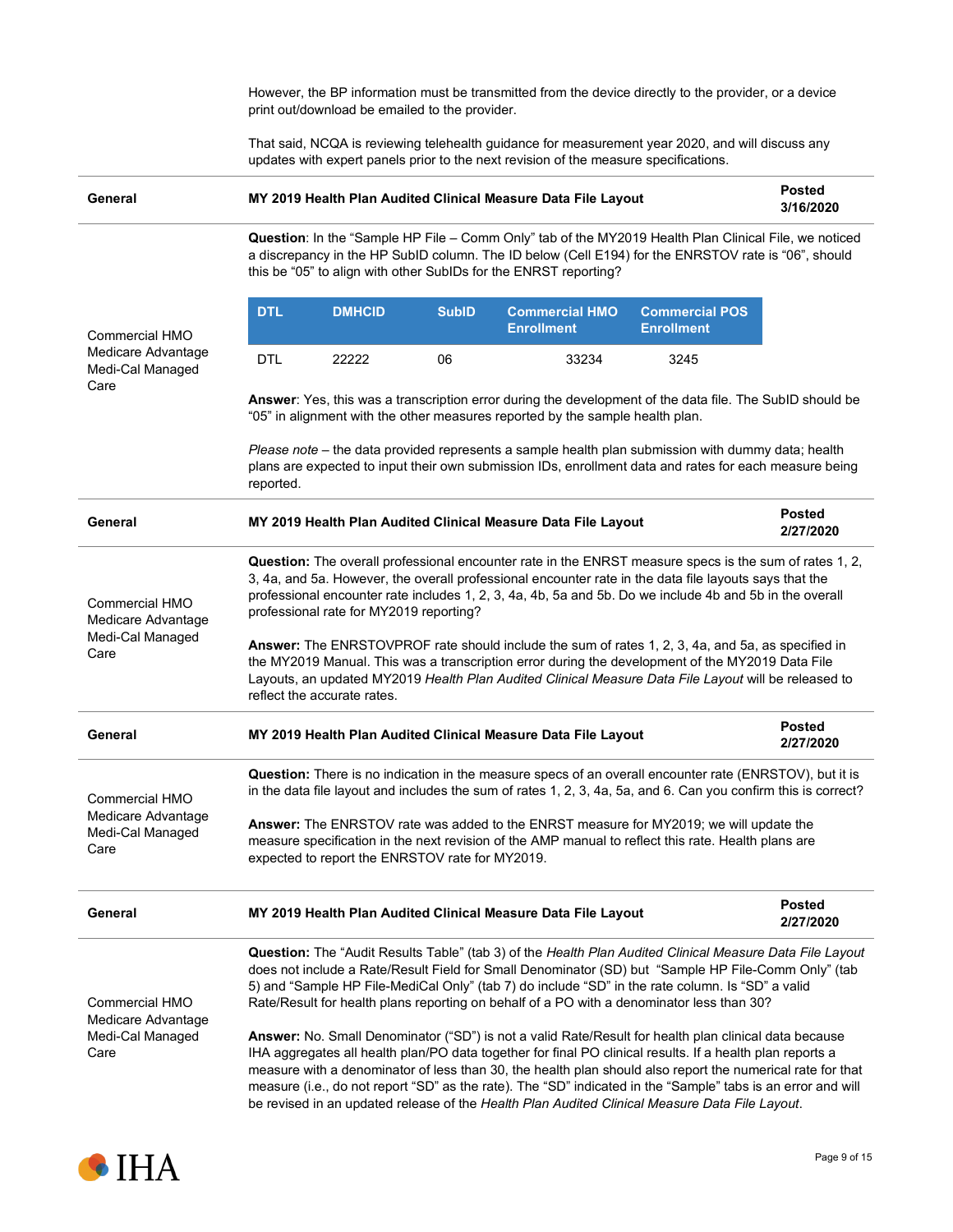| General                                                             | <b>General Guideline 17: Deceased Members</b>                                                                                                                                                                                                                                                                                                                                          | <b>Posted</b><br>2/14/2020                                                                                                                                                                                                                                                                                              |  |  |
|---------------------------------------------------------------------|----------------------------------------------------------------------------------------------------------------------------------------------------------------------------------------------------------------------------------------------------------------------------------------------------------------------------------------------------------------------------------------|-------------------------------------------------------------------------------------------------------------------------------------------------------------------------------------------------------------------------------------------------------------------------------------------------------------------------|--|--|
|                                                                     | Question: Can deceased members be excluded from the COB, PDC and SUPD measures?                                                                                                                                                                                                                                                                                                        |                                                                                                                                                                                                                                                                                                                         |  |  |
|                                                                     | Answer: No. Members who die during the measurement year are not excluded from the COB, PDC and<br>SUPD measures. General Guideline 17 does not apply to these measures.                                                                                                                                                                                                                |                                                                                                                                                                                                                                                                                                                         |  |  |
| <b>Clinical</b>                                                     | <b>Breast Cancer Screening</b>                                                                                                                                                                                                                                                                                                                                                         | <b>Posted</b><br>2/14/2020                                                                                                                                                                                                                                                                                              |  |  |
| Commercial HMO<br><b>Commercial ACO</b><br>Medicare Advantage       | Question: For age stratification, the manual states 'Medicare and Commercial product lines: 52-74<br>years', what about the Medi-Cal managed care product line? Do we need to apply the same age criteria?                                                                                                                                                                             |                                                                                                                                                                                                                                                                                                                         |  |  |
| Medi-Cal Managed<br>Care                                            | Answer: Yes. The age stratification for the BCS measure is women 52-74 years as of December 31 of<br>the measurement year, for all product lines. This was a transcription error and will be updated in the next<br>manual revision.                                                                                                                                                   |                                                                                                                                                                                                                                                                                                                         |  |  |
| <b>Clinical</b>                                                     | Disease-Modifying Anti-Rheumatic Drug Therapy for Rheumatoid Arthritis                                                                                                                                                                                                                                                                                                                 | <b>Posted</b><br>2/14/2020                                                                                                                                                                                                                                                                                              |  |  |
| Medicare Advantage                                                  | to apply the exclusion regardless of their data access?                                                                                                                                                                                                                                                                                                                                | Question: The measure specification has a note "The exclusion for members living long-term in an<br>institution is optional for POs that do not have access to the LTI flag in the Monthly Membership Detail<br>Data File." Do POs only apply the exclusion if they have the LTI data or a PO may decide whether or not |  |  |
|                                                                     | Answer: The LTI exclusions are optional for physician organizations in the AMP program. This is a<br>modification from HEDIS (as stated in the AMP program manual) and was made based on the<br>consideration that some POs do not have access to the LTI monthly membership data file.                                                                                                |                                                                                                                                                                                                                                                                                                                         |  |  |
|                                                                     | That said, if a PO has access to the monthly membership data file, it is strongly encouraged that the PO<br>apply the exclusion but ultimately the PO determines whether to apply the optional exclusion.                                                                                                                                                                              |                                                                                                                                                                                                                                                                                                                         |  |  |
| <b>Clinical</b>                                                     | <b>Prenatal and Postpartum Care</b>                                                                                                                                                                                                                                                                                                                                                    | <b>Posted</b><br>2/14/2020                                                                                                                                                                                                                                                                                              |  |  |
|                                                                     | Note: This FAQ was released for HEDIS and applies to the AMP programs.                                                                                                                                                                                                                                                                                                                 |                                                                                                                                                                                                                                                                                                                         |  |  |
| Medi-Cal Managed<br>Care                                            | Question: For members whose last enrollment start date is less than 42 days prior to delivery, should we<br>include prenatal visits that occur after the delivery date but within 42 days after the enrollment start date?                                                                                                                                                             |                                                                                                                                                                                                                                                                                                                         |  |  |
|                                                                     | Answer: No. The intent is to only count prenatal visits, which by definition can only occur prior to<br>delivery. Do not count visits that occur on or after the date of delivery for the Timeliness of Prenatal Care<br>indicator.                                                                                                                                                    |                                                                                                                                                                                                                                                                                                                         |  |  |
| <b>Clinical</b>                                                     | <b>Childhood Immunization Status/Immunizations for Adolescents</b>                                                                                                                                                                                                                                                                                                                     | <b>Posted</b><br>1/15/2020                                                                                                                                                                                                                                                                                              |  |  |
| <b>Commercial HMO</b><br>Commercial ACO<br>Medi-Cal Managed<br>Care | Question: Beginning in December 2019, the California Immunization Registry (CAIR) updated their data<br>sharing process, giving patients the choice not to disclose their immunization records<br>(http://cairweb.org/docs/Revised HEDIS 12112019.pdf). How will IHA handle the CIS and IMA<br>performance rates, if providers are unable to use data from CAIR records for reporting? |                                                                                                                                                                                                                                                                                                                         |  |  |
|                                                                     | Answer: IHA is aware of the policy change and will monitor the MY2019 data to determine any effects of<br>the CAIR policy change on reporting, and identify measures for addressing it, if necessary.                                                                                                                                                                                  |                                                                                                                                                                                                                                                                                                                         |  |  |
| <b>Clinical</b>                                                     | <b>Cervical Cancer Overscreening</b>                                                                                                                                                                                                                                                                                                                                                   | <b>Posted</b><br>1/15/2020                                                                                                                                                                                                                                                                                              |  |  |
| <b>Commercial HMO</b><br>Commercial ACO                             | Question: There is a note in the measure specification which says "If two or more claims/encounters with<br>qualifying numerator codes for cervical cytology occur within 14 days of each other, count only the first<br>one. Refer to General Guideline 34." Does this general guideline also apply to hrHPV tests?                                                                   |                                                                                                                                                                                                                                                                                                                         |  |  |

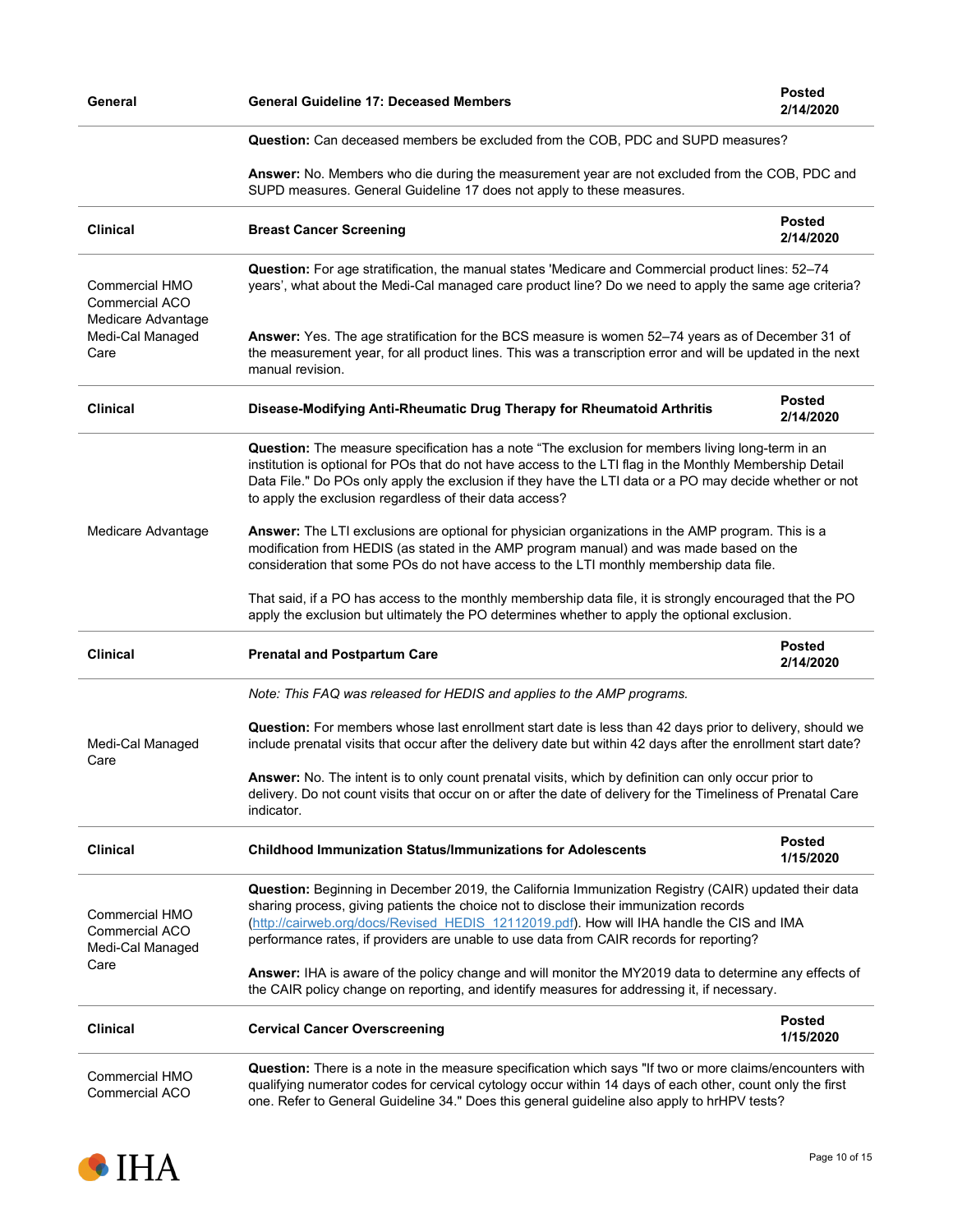| Medi-Cal Managed<br>Care                                                                  | Answer: The guidance applies to both cervical cytology and high-risk HPV test. If two or more claims for<br>hrHPV testing occur within 14 days of each other, count only the first one.                                                                                                                                                                                                                                                                             |                             |  |
|-------------------------------------------------------------------------------------------|---------------------------------------------------------------------------------------------------------------------------------------------------------------------------------------------------------------------------------------------------------------------------------------------------------------------------------------------------------------------------------------------------------------------------------------------------------------------|-----------------------------|--|
| <b>Clinical</b>                                                                           | <b>Avoidance of Antibiotic Treatment for Bronchitis/Bronchiolitis</b>                                                                                                                                                                                                                                                                                                                                                                                               | <b>Posted</b><br>1/15/2020  |  |
| Commercial HMO<br><b>Commercial ACO</b>                                                   | <b>Question:</b> The AAB measure description was revised for the MY2019 manual, and no longer contains<br>the same language as previous specifications. Are POs/health plans expected to report the inverted rate?                                                                                                                                                                                                                                                  |                             |  |
| Medi-Cal Managed<br>Care                                                                  | Answer: No, the measure rates are inverted after submission. POs and health plans are expected to<br>report direct rates.                                                                                                                                                                                                                                                                                                                                           |                             |  |
| General                                                                                   | <b>AMP Audit Review Guidelines</b>                                                                                                                                                                                                                                                                                                                                                                                                                                  | <b>Posted</b><br>12/16/2019 |  |
|                                                                                           | Question: We noticed a technical update was released for the HEDIS 2020 Audit Compliance and Align.<br>Measure. Perform. Audit Review Guidelines, does the version on the IHA website reflect these updates?                                                                                                                                                                                                                                                        |                             |  |
|                                                                                           | Answer: Yes. The 2019 AMP Audit Review Guidelines were updated on December 13th and posted on<br>the IHA website linked here:<br>https://www.iha.org/sites/default/files/resources/my 2019 amp audit manual dec 2019 update.pdf                                                                                                                                                                                                                                     |                             |  |
| General                                                                                   | <b>HEDIS Medication List Directory</b>                                                                                                                                                                                                                                                                                                                                                                                                                              | Posted<br>12/16/2019        |  |
|                                                                                           | Question: The HEDIS Medication List Directory is no longer linked on the NCQA website as stated in the<br>MY 2019 manual, where can organizations access this?                                                                                                                                                                                                                                                                                                      |                             |  |
|                                                                                           | Answer: The HEDIS Medication List Directory (MLD) was previously available for download on the<br>NCQA website, but is now available for download at no charge in the NCQA Store linked here:<br>http://store.ncqa.org/index.php/catalog/product/view/id/3741/s/hedis-2020-ndc<br>Once you have requested an order, the MLD will be made available in the My Downloads section of your<br>My.NCQA account.                                                          |                             |  |
| General                                                                                   | General Guideline 32: Measures That Require Results From the Most Recent Test                                                                                                                                                                                                                                                                                                                                                                                       | Posted<br>12/16/2019        |  |
|                                                                                           | Note: This FAQ was released for HEDIS and applies to the AMP programs.                                                                                                                                                                                                                                                                                                                                                                                              |                             |  |
| Commercial HMO<br><b>Commercial ACO</b><br>Medicare Advantage<br>Medi-Cal Managed<br>Care | <b>Question:</b> With General Guideline 32, organizations must use the most recent date when multiple dates<br>of service for the same lab test are provided within a 7-day period. Which test is used in the following<br>example, the September test or the December test? A HbA1c lab claim on 12/30/2019 had a result date<br>in the medical record on 1/3/2020. The member also had an HbA1c test with both the test and a result on<br>$9/30/19$ .            |                             |  |
|                                                                                           | Answer: Using General Guideline 32, the 12/30/2019 test is used as the most recent test while the<br>1/3/2020 result is within 7 days of the test, it is after the date threshold in the measure and may not be<br>used. The result is counted as missing and the member is compliant for the HbA1c Testing and HbA1c<br>Poor Control indicators. The member is not compliant for the HbA1c Control <7 for Selected Populations<br>and HbA1c Control <8 indicators. |                             |  |
|                                                                                           | The 9/30/2019 test cannot be used as it is not the most recent.                                                                                                                                                                                                                                                                                                                                                                                                     |                             |  |
|                                                                                           | Note: Ensuring results in the year after the measurement year are not counted is not tested in AMP MY<br>2019 Measure Certification.                                                                                                                                                                                                                                                                                                                                |                             |  |
| General                                                                                   | General Guideline 35: Measures That Use Medication Lists                                                                                                                                                                                                                                                                                                                                                                                                            | <b>Posted</b><br>12/16/2019 |  |
| Commercial HMO<br>Commercial ACO<br>Medicare Advantage                                    | Note: This FAQ was released for HEDIS and applies to the AMP programs.                                                                                                                                                                                                                                                                                                                                                                                              |                             |  |

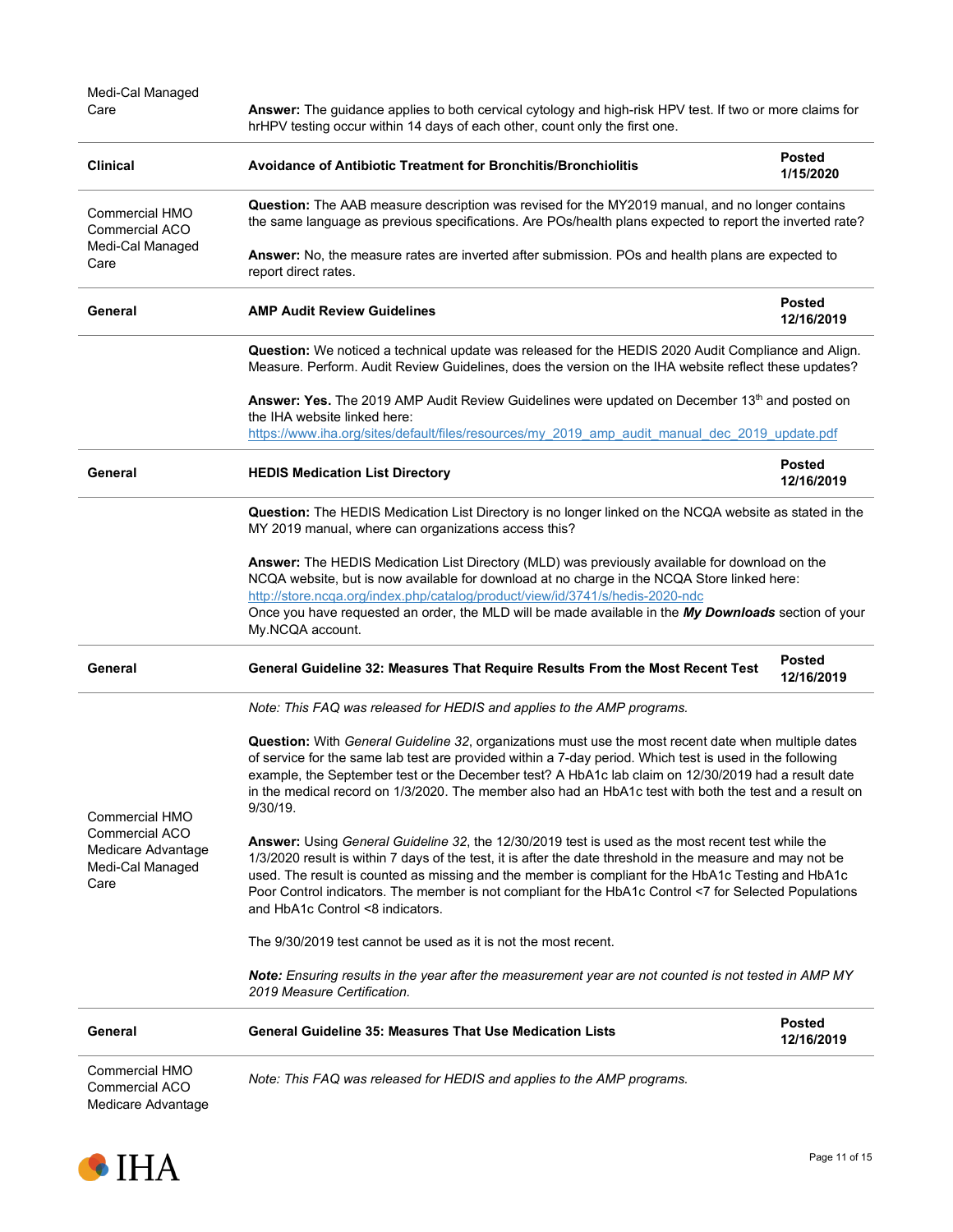| Medi-Cal Managed<br>Care                                                                  | <b>Question:</b> General Guideline 35 states that if an organization uses both pharmacy data (NDC codes)<br>and clinical data (RxNorm codes) for reporting, to avoid double counting, deduplicate and count an NDC<br>code and an RxNorm code for the same drug on the same date of service as only one dispensing event.<br>If a measure specification says, "if multiple prescriptions for the same medication are dispensed on the<br>same day, sum the days supply," should the days supply from the pharmacy data event and the clinical<br>data event be summed?                                       |                             |  |  |
|-------------------------------------------------------------------------------------------|--------------------------------------------------------------------------------------------------------------------------------------------------------------------------------------------------------------------------------------------------------------------------------------------------------------------------------------------------------------------------------------------------------------------------------------------------------------------------------------------------------------------------------------------------------------------------------------------------------------|-----------------------------|--|--|
|                                                                                           | Answer: The intent of General Guideline 35 is to prevent double-counting when an organization uses<br>both pharmacy data (NDC codes) and clinical data (RxNorm codes) for reporting, because the same<br>dispensing event can have both an NDC code in the pharmacy data and an RxNorm code in the clinical<br>data. Because the two codes identify the same dispensing event (not two dispensing events), count an<br>NDC code and an RxNorm code on the same date of service as one dispensing event and do not sum<br>the days supply.                                                                    |                             |  |  |
| General                                                                                   | General Guideline 49: Mapping Proprietary or Other Codes                                                                                                                                                                                                                                                                                                                                                                                                                                                                                                                                                     | <b>Posted</b><br>12/16/2019 |  |  |
|                                                                                           | Note: This FAQ was released for HEDIS and applies to the AMP programs.                                                                                                                                                                                                                                                                                                                                                                                                                                                                                                                                       |                             |  |  |
|                                                                                           | <b>Question:</b> Organizations may map NDC or RxNorm codes based on generic name (or brand name),<br>strength/dose and route. What information is used to map "dose" or "route"?                                                                                                                                                                                                                                                                                                                                                                                                                             |                             |  |  |
| Commercial HMO<br><b>Commercial ACO</b><br>Medicare Advantage<br>Medi-Cal Managed<br>Care | Answer: For mapping purposes, the organization must demonstrate that the medication being mapped is<br>the same as a medication listed in the Medication List Directory (MLD). For example, the route for<br>"benralizumab" is listed as "subcutaneous" in the Asthma Controller Medications table (p. 132 MY 2019<br>AMP Program Manual).                                                                                                                                                                                                                                                                   |                             |  |  |
|                                                                                           | The MLD contains two generic products for benralizumab: "1 ML benralizumab 30 MG/ML Prefilled<br>Syringe" and "benralizumab 30 MG/ML Prefilled Syringe," where the Route is listed as "injection."<br>Therefore, it would be appropriate to map a code with the generic name "benralizumab" and strength "30<br>MG/ML and dose form or route of either "syringe" or "prefilled syringe" or "injection."                                                                                                                                                                                                      |                             |  |  |
|                                                                                           | Another example is fluticasone, which is listed as "inhalation" in the Asthma Controller Medications table.<br>The MLD (Generic Product Name) identifies appropriate dose/forms as "metered dose inhaler" or "dry<br>powder inhaler," and lists the route as "inhalation." Therefore, it would be appropriate to map codes for<br>fluticasone if the strength/dose matches one in the MLD and if the dose form or route is "inhaler" or<br>"metered dose inhaler" or "powder inhaler" or "inhalation." It would not be appropriate to map codes for<br>fluticasone with dose form or route of "nasal spray." |                             |  |  |
| <b>Clinical</b>                                                                           | <b>Prenatal and Postpartum Care</b>                                                                                                                                                                                                                                                                                                                                                                                                                                                                                                                                                                          | <b>Posted</b><br>12/16/2019 |  |  |
|                                                                                           | Note: This FAQ was released for HEDIS and applies to the AMP programs.                                                                                                                                                                                                                                                                                                                                                                                                                                                                                                                                       |                             |  |  |
| Medi-Cal Managed<br>Care                                                                  | Question: The PPC measure defines an enrollment segment as a period of continuous enrollment with<br>no gaps. The "last enrollment segment" is used in calculating the timelines of prenatal care numerator<br>and is defined as the enrollment segment during the pregnancy with a start date closest to the delivery<br>date. How do organizations identify the last enrollment segment for a member who has multiple<br>enrollment segments?                                                                                                                                                              |                             |  |  |
|                                                                                           | Answer: For AMP MY 2019 reporting, enrollment segments are determined based on enrollment data<br>provided by the health plan. If a plan provides the member's enrollment in different products/product lines<br>as different enrollment segments, or even enrollment in the same product/product lines as different<br>enrollment segments, the start date of the last enrollment segment must be used.                                                                                                                                                                                                     |                             |  |  |
| <b>Clinical</b>                                                                           | The "Route" column in the Asthma Medication Ratio measure                                                                                                                                                                                                                                                                                                                                                                                                                                                                                                                                                    | <b>Posted</b><br>12/16/2019 |  |  |
| <b>Commercial HMO</b><br><b>Commercial ACO</b>                                            | Note: This FAQ was released for HEDIS and applies to the AMP programs.                                                                                                                                                                                                                                                                                                                                                                                                                                                                                                                                       |                             |  |  |

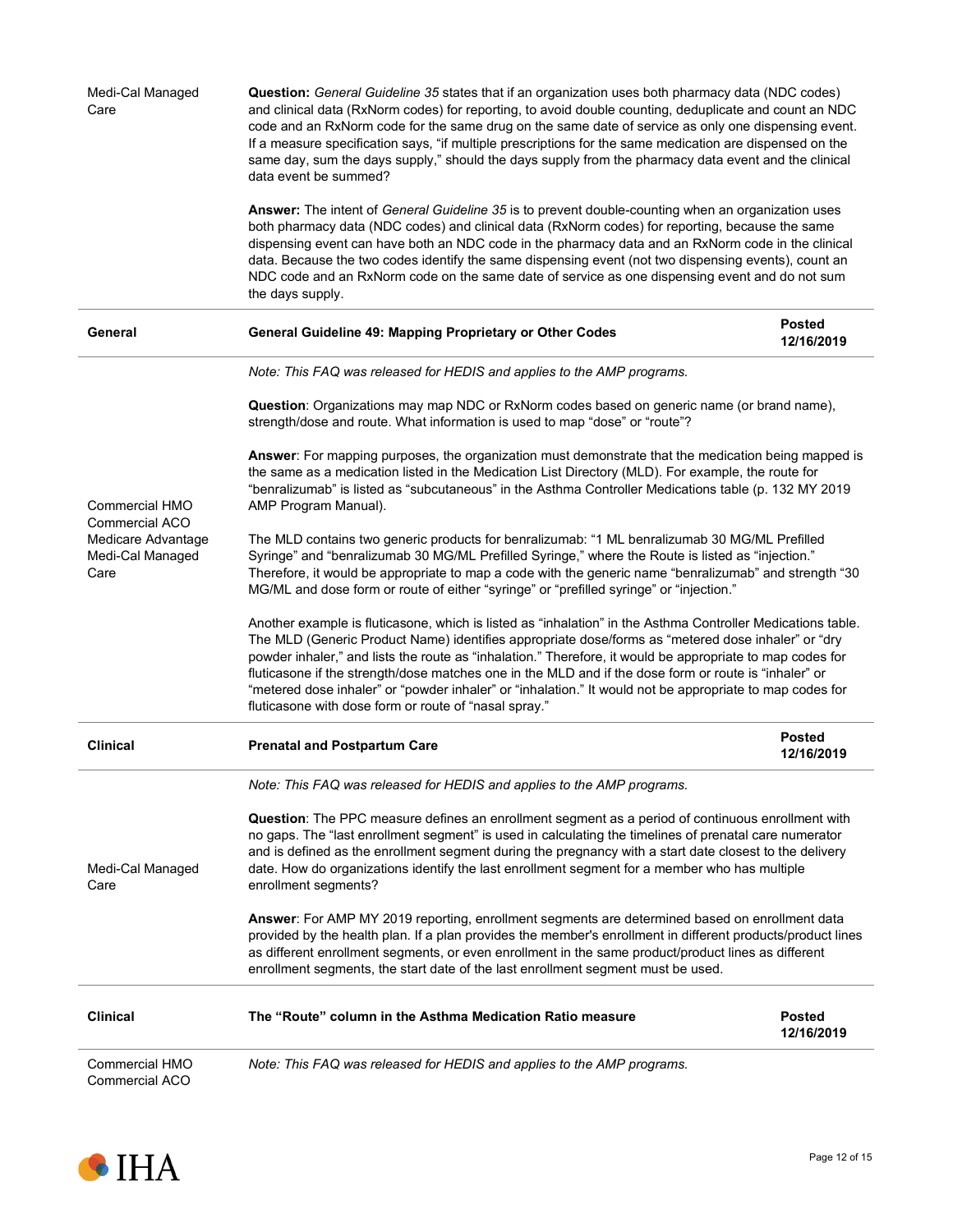|                                                                                           | "Note: In the Medication List Directory (MLD), the "Route" column lists "subcutaneous" and "intravenous                                                                                                                                                                                                                                                                                                                                                                                                                                                                                                                                                                                                                                                                                                                                                                                                                                                                                                                                                                                                                                                                                                                                                                                                                                                                                                                                                                                                                                                                                                                                                                                                                                                                                                                                                                                                                                                                                                                                                                                                                                                                                                                                                                                                                                                                                                                                                       |                             |  |  |
|-------------------------------------------------------------------------------------------|---------------------------------------------------------------------------------------------------------------------------------------------------------------------------------------------------------------------------------------------------------------------------------------------------------------------------------------------------------------------------------------------------------------------------------------------------------------------------------------------------------------------------------------------------------------------------------------------------------------------------------------------------------------------------------------------------------------------------------------------------------------------------------------------------------------------------------------------------------------------------------------------------------------------------------------------------------------------------------------------------------------------------------------------------------------------------------------------------------------------------------------------------------------------------------------------------------------------------------------------------------------------------------------------------------------------------------------------------------------------------------------------------------------------------------------------------------------------------------------------------------------------------------------------------------------------------------------------------------------------------------------------------------------------------------------------------------------------------------------------------------------------------------------------------------------------------------------------------------------------------------------------------------------------------------------------------------------------------------------------------------------------------------------------------------------------------------------------------------------------------------------------------------------------------------------------------------------------------------------------------------------------------------------------------------------------------------------------------------------------------------------------------------------------------------------------------------------|-----------------------------|--|--|
|                                                                                           | as "injection."                                                                                                                                                                                                                                                                                                                                                                                                                                                                                                                                                                                                                                                                                                                                                                                                                                                                                                                                                                                                                                                                                                                                                                                                                                                                                                                                                                                                                                                                                                                                                                                                                                                                                                                                                                                                                                                                                                                                                                                                                                                                                                                                                                                                                                                                                                                                                                                                                                               |                             |  |  |
| <b>Clinical</b>                                                                           | <b>Childhood Immunization Status</b>                                                                                                                                                                                                                                                                                                                                                                                                                                                                                                                                                                                                                                                                                                                                                                                                                                                                                                                                                                                                                                                                                                                                                                                                                                                                                                                                                                                                                                                                                                                                                                                                                                                                                                                                                                                                                                                                                                                                                                                                                                                                                                                                                                                                                                                                                                                                                                                                                          | <b>Posted</b><br>12/16/2019 |  |  |
|                                                                                           | Note: This FAQ was released for HEDIS and applies to the AMP programs.                                                                                                                                                                                                                                                                                                                                                                                                                                                                                                                                                                                                                                                                                                                                                                                                                                                                                                                                                                                                                                                                                                                                                                                                                                                                                                                                                                                                                                                                                                                                                                                                                                                                                                                                                                                                                                                                                                                                                                                                                                                                                                                                                                                                                                                                                                                                                                                        |                             |  |  |
| Commercial HMO<br><b>Commercial ACO</b><br>Medi-Cal Managed<br>Care                       | <b>Question:</b> The third bullet in the Rotavirus numerator description references Rotavirus (2 Dose<br>Schedule) Procedure Value Set, which does not exist in the Value Set Directory. Which value set should<br>be used for reporting?                                                                                                                                                                                                                                                                                                                                                                                                                                                                                                                                                                                                                                                                                                                                                                                                                                                                                                                                                                                                                                                                                                                                                                                                                                                                                                                                                                                                                                                                                                                                                                                                                                                                                                                                                                                                                                                                                                                                                                                                                                                                                                                                                                                                                     |                             |  |  |
|                                                                                           | Answer: Replace the value set reference with "Rotavirus Vaccine (2 Dose Schedule) Procedure Value<br>Set" and use this value set for reporting.                                                                                                                                                                                                                                                                                                                                                                                                                                                                                                                                                                                                                                                                                                                                                                                                                                                                                                                                                                                                                                                                                                                                                                                                                                                                                                                                                                                                                                                                                                                                                                                                                                                                                                                                                                                                                                                                                                                                                                                                                                                                                                                                                                                                                                                                                                               |                             |  |  |
| <b>Clinical</b>                                                                           | <b>Comprehensive Diabetes Care and Osteoporosis Management in Women Who</b><br><b>Had a Fracture</b>                                                                                                                                                                                                                                                                                                                                                                                                                                                                                                                                                                                                                                                                                                                                                                                                                                                                                                                                                                                                                                                                                                                                                                                                                                                                                                                                                                                                                                                                                                                                                                                                                                                                                                                                                                                                                                                                                                                                                                                                                                                                                                                                                                                                                                                                                                                                                          | <b>Posted</b><br>12/16/2019 |  |  |
| Commercial HMO<br><b>Commercial ACO</b><br>Medi-Cal Managed<br>Care<br>Medicare Advantage | Question: We noticed a discrepancy in the requirements for advanced illness exclusion, in the CDC and<br>OMW measures. The specs are slightly different from other measures with the same exclusion. Can you<br>confirm if this is accurate or if it is a transcript error?<br>Answer: This is a transcription error, which was not identified during the MY2019 manual updates. The<br>requirements for identifying/excluding members with advanced illness should follow the same steps (see<br>below) as specified in the CBP, SPC, SPD, ART, BCS and COL measures.<br>Members must meet BOTH of the following frailty and advanced illness criteria to be excluded:<br>At least one claim/encounter for frailty (Frailty Device Value Set; Frailty Diagnosis Value Set;<br>1.<br>Frailty Encounter Value Set; Frailty Symptom Value Set) during the intake period through the<br>end of during the measurement year.<br>Any of the following during the measurement year or the year prior to the measurement year<br>2.<br>(count services that occur over both years):<br>At least two outpatient visits (Outpatient Value Set), observation visits (Observation<br>а.<br>Value Set), ED visits (ED Value Set) or nonacute inpatient encounters (Nonacute<br>Inpatient Value Set) or nonacute inpatient discharges (instructions below; the<br>diagnosis must be on the discharge claim) on different dates of service, with an<br>advanced illness diagnosis (Advanced Illness Value Set). Visit type need not be the<br>same for the two visits. To identify a nonacute inpatient discharge:<br>Identify all acute and nonacute inpatient stays (Inpatient Stay Value Set).<br>ii. Confirm the stay was for nonacute care based on the presence of a<br>nonacute code (Nonacute Inpatient Stay Value Set) on the claim.<br>Identify the discharge date for the stay.<br>iii.<br>At least one acute inpatient encounter (Acute Inpatient Value Set) with an advanced<br>b.<br>illness diagnosis (Advanced Illness Value Set).<br>At least one acute inpatient discharge with an advanced illness diagnosis (Advanced<br>c.<br>Illness Value Set) on the discharge claim. To identify an acute inpatient discharge:<br>Identify all acute and nonacute inpatient stays (Inpatient Stay Value Set).<br>$\mathbf{L}$<br>Exclude nonacute inpatient stays (Nonacute Inpatient Stay Value Set).<br>ii.<br>Identify the discharge date for the stay.<br>iii. |                             |  |  |
|                                                                                           |                                                                                                                                                                                                                                                                                                                                                                                                                                                                                                                                                                                                                                                                                                                                                                                                                                                                                                                                                                                                                                                                                                                                                                                                                                                                                                                                                                                                                                                                                                                                                                                                                                                                                                                                                                                                                                                                                                                                                                                                                                                                                                                                                                                                                                                                                                                                                                                                                                                               |                             |  |  |

**11/15/2019**

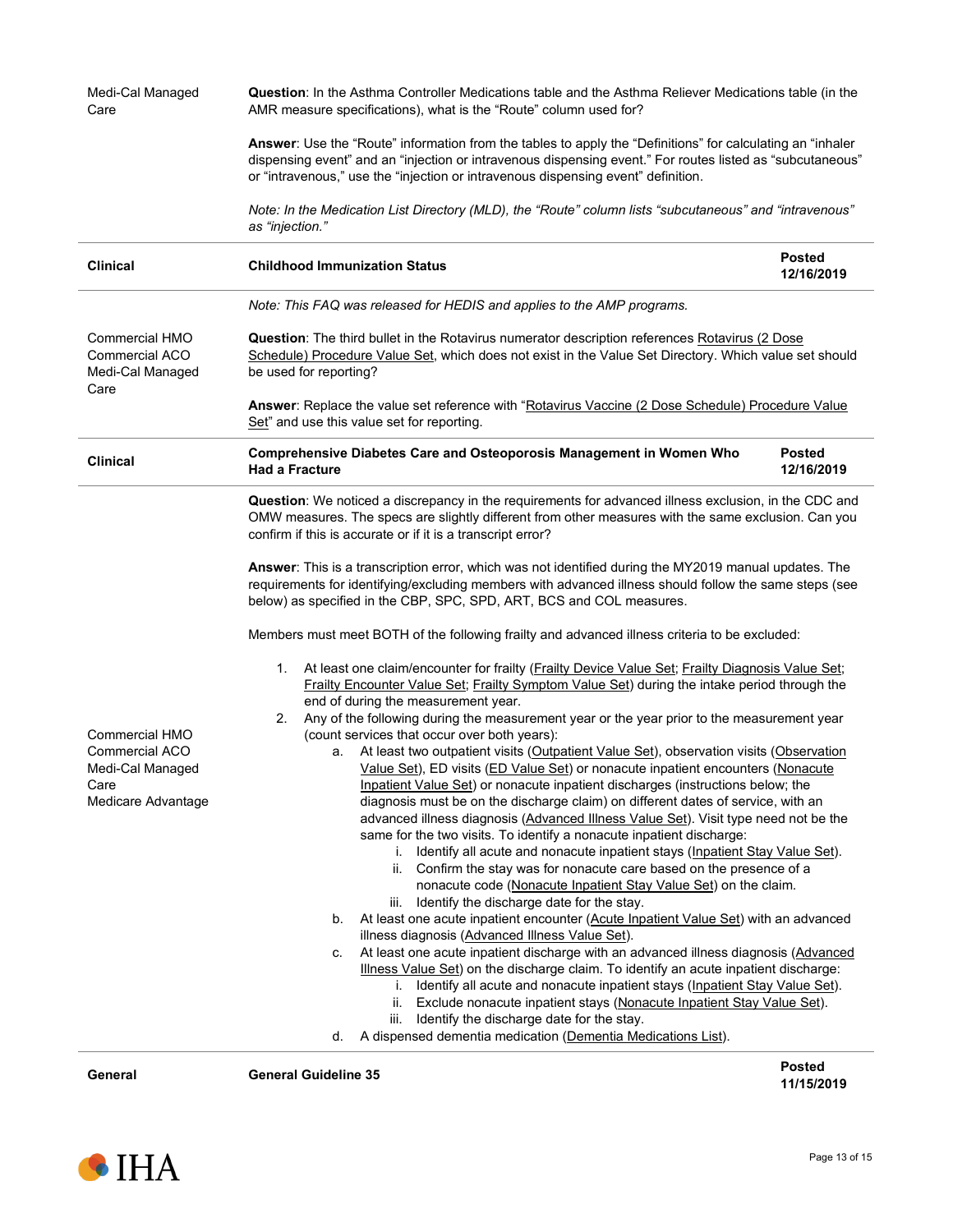Commercial HMO Commercial ACO Medicare Advantage Medi-Cal Managed Care *Note: This FAQ was released for HEDIS and applies to the AMP programs.* **Question**: *General Guideline 35* states that if organizations use both pharmacy data (NDC codes) and clinical data (RxNorm codes) for reporting, they should deduplicate and count an NDC code and an RxNorm code for the same drug on the same date of service as only one dispensing event, to avoid double counting. How should organizations handle this where different drugs are included in the same medication list with no variable to differentiate between "same or different"? **Answer**: For measures where different drugs are included in the same medication list with no variable to differentiate between "same or different," the organization develops its own method. It is appropriate for the organization to assume that an NDC code and an RxNorm code on the same date of service are for the "same drug" and count as one dispensing event; however, this will not be tested as part of measure certification. **Clinical Comprehensive Diabetes Care Posted 11/15/2019** Commercial HMO Commercial ACO Medicare Advantage Medi-Cal Managed Care *Note: This FAQ was released for HEDIS and applies to the AMP programs.* **Question**: Does documentation of "HB1c" meet criteria when reporting the HbA1c testing indicator? **Answer**: Yes, documentation of " HB1c " is considered evidence of a HbA1c test and may be used when reporting the HbA1c testing indicator. **Clinical Prenatal and Postpartum Care Posted 11/15/2019** Medi-Cal Managed Care *Note: This FAQ was released for HEDIS and applies to the AMP programs.* **Question**: The Postpartum Care indicator states that documentation of "Resumption of physical activity and attainment of healthy weight" meets criteria. Does documentation need to include both resumption of physical activity AND attainment of healthy weight to meet criteria? **Answer**: No. Documentation of either resumption of physical activity or attainment of healthy weight alone meets criteria. **General Codes Found in Medical Records Posted 10/23/2019** Commercial HMO Commercial ACO Medicare Advantage Medi-Cal Managed Care *Note: This FAQ was released for HEDIS and applies to the AMP programs.* **Question**: For General Guideline 31: Supplemental Data, may codes found in the medical record be used as proof of service even if there is no additional documentation of the service provided? **Answer**: No. Codes alone (without additional documentation of the service provided) do not meet criteria for proof of service. If a provider performs a service, it is expected that additional documentation exists in the medical record or in the primary source document. Auditors must validate, through primary source verification, all elements required by the administrative measure specification. **General General Guideline 17: Deceased Members Posted 10/23/2019** Commercial HMO Commercial ACO Medicare Advantage Medi-Cal Managed Care *Note: This FAQ was released for HEDIS and applies to the AMP programs.* **Question**: Is General Guideline 17: Deceased Members an optional exclusion? Must a deceased member be removed from all measures? **Answer**: The exclusion in General Guideline 17 is optional. Members who die during the measurement year may be excluded from all measures, except the measures in the Risk Adjusted Utilization subdomain. However, if a member dies during the measurement year, the organization is not required to remove the member from all measures. For example, if an organization identifies a deceased member

during medical record review for the ABA measure, the member may be removed from the measure as a